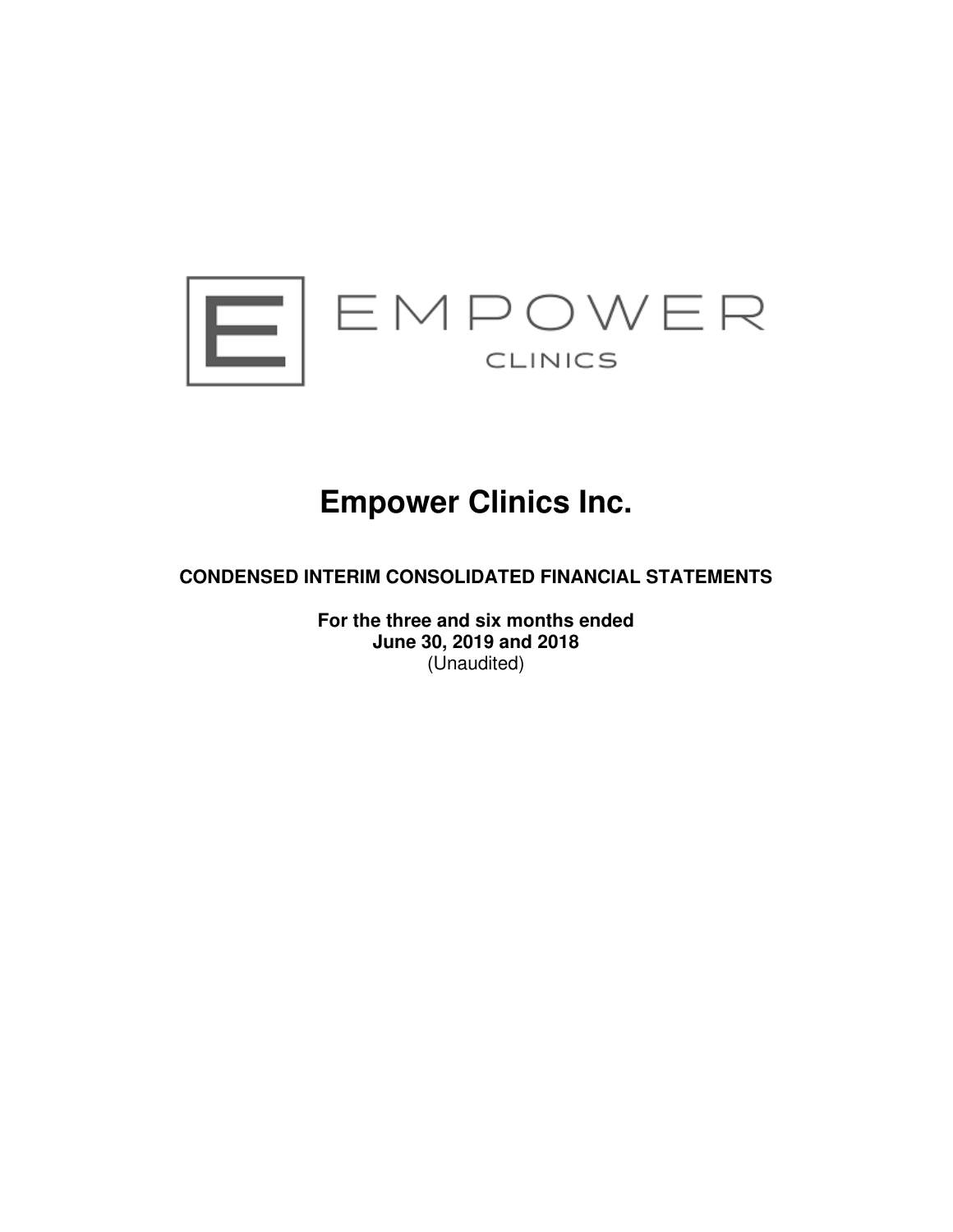# **Notice of Disclosure of Non-auditor Review of the Condensed Interim Consolidated Financial Statements for the three and six months ended June 30, 2019.**

Pursuant to National Instrument 51-102, Part 4, subsection 4.3(3)(a) issued by the Canadian Securities administrators, if an auditor has not performed a review of the interim financial statements, they must be accompanied by a notice indicating that the financial statements have not been reviewed by an auditor.

The accompanying unaudited condensed interim consolidated financial statements of Empower Clinics Inc. ("the Company" or "Empower") for the interim period ended June 30, 2019, have been prepared in accordance with the International Accounting Standard 34 - Interim Financial Reporting as issued by the International Accounting Standards Board and are the responsibility of the Company's management.

The Company's independent auditors, MNP LLP, have not performed a review of these interim financial statements.

August 14, 2019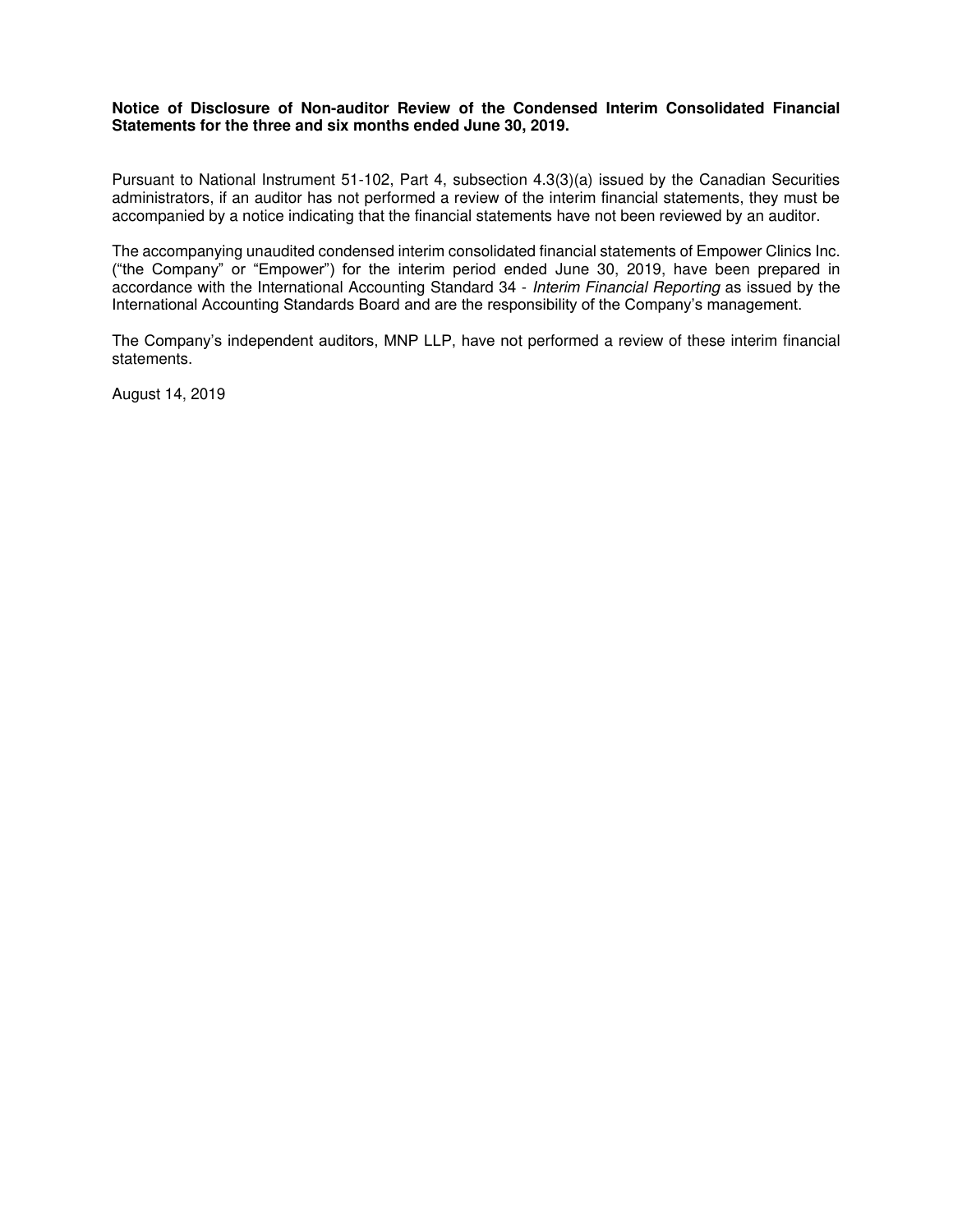CONDENSED INTERIM CONSOLIDATED STATEMENTS OF FINANCIAL POSITION (in United States dollars) - Unaudited

|                                                 |                | <b>June 30,</b> | December 31,    |
|-------------------------------------------------|----------------|-----------------|-----------------|
|                                                 | <b>Note</b>    | 2019            | 2018            |
|                                                 |                |                 |                 |
| <b>ASSETS</b>                                   |                |                 |                 |
| <b>Current</b>                                  |                |                 |                 |
| Cash                                            |                | \$<br>817,168   | \$<br>157,668   |
| Accounts receivable                             |                | 53,939          |                 |
| Prepaid expenses                                |                | 108,786         | 29,475          |
| Total current assets                            |                | 979,893         | 187,143         |
| Promissory note                                 | 5              | 125,366         |                 |
| Property and equipment                          |                | 123,304         | 127,060         |
| Intangible assets                               |                | 35,928          | 71,617          |
| Right-of-use assets                             | 3              | 619,421         |                 |
| Assets held for sale                            |                |                 | 127,972         |
| Goodwill                                        | 4              | 3,875,792       |                 |
|                                                 |                |                 |                 |
| <b>Total assets</b>                             |                | \$<br>5,759,704 | \$<br>513,792   |
|                                                 |                |                 |                 |
| <b>LIABILITIES</b>                              |                |                 |                 |
| <b>Current</b>                                  |                |                 |                 |
| Accounts payable and accrued liabilities        | 4,6            | \$<br>1,330,819 | \$<br>1,554,892 |
| Share subscriptions                             |                |                 | 61,167          |
| Current portion of notes payable                | $\overline{7}$ | 749,103         | 610,444         |
| Due to related parties                          | 15             | 12,575          | 12,575          |
| Convertible debentures payable                  | 9              | 881,098         | 274,466         |
| Secured loan payable                            | 8              | 739,073         | 717,460         |
| Current portion of lease liability              | 3              | 204,151         |                 |
| Conversion feature                              | 9              | 218,387         | 22,565          |
| Current portion of warrant liability            | 10             | 41,346          | 4,474           |
| <b>Total current liabilities</b>                |                | 4,176,552       | 3,258,043       |
| Lease liability                                 | 3              | 460,245         |                 |
| Notes payable                                   | 7              |                 | 150,271         |
| <b>Warrant liability</b>                        | 10             | 764,253         | 101,698         |
| <b>Total liabilities</b>                        |                | 5,401,050       | 3,510,012       |
|                                                 |                |                 |                 |
| <b>EQUITY</b>                                   |                |                 |                 |
| <b>Issued capital</b>                           | 11             | 7,580,337       | 5,401,024       |
| Reserves                                        | 11             | 3,466,753       | 972,697         |
| Deficit                                         |                | (10,688,436)    | (9,369,941)     |
| Total shareholders' equity (deficit)            |                | 358,654         | (2,996,220)     |
|                                                 |                |                 |                 |
| Total liabilities and shareholders' equity      |                | \$<br>5,759,704 | \$<br>513,792   |
| Nature of operations and going concern (note 1) |                |                 |                 |
| Events after the reporting period (note 16)     |                |                 |                 |

Approved and authorized by the Board of Directors:

*"Steven McAuley"* Director *"*Dustin Klein*"* Director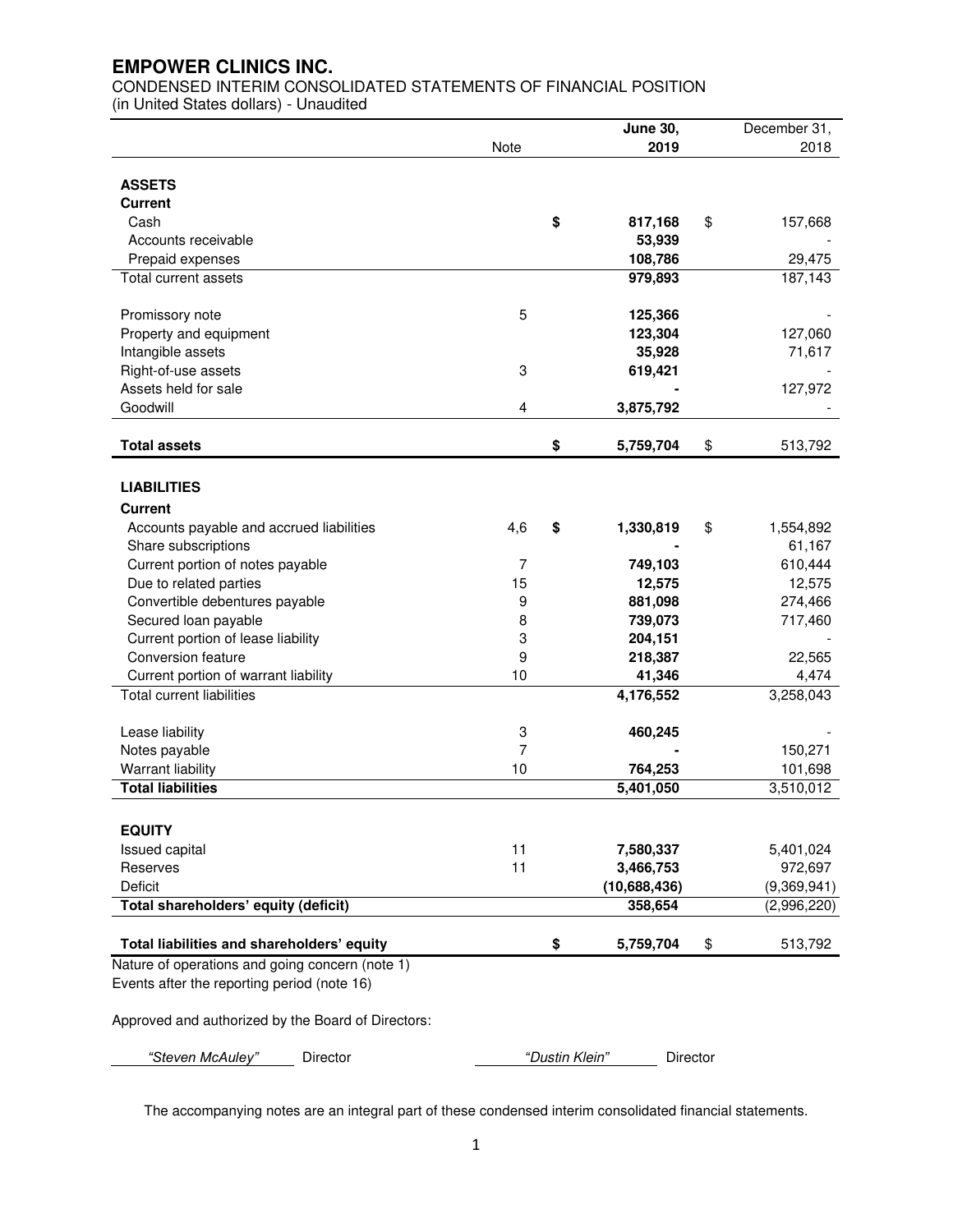CONDENSED INTERIM CONSOLIDATED STATEMENTS OF LOSS AND COMPREHENSIVE LOSS For the three and six months ended June 30, 2019 and 2018

(in United States dollars) - Unaudited

|                                                              | Three months ended June 30, |    |               |    | Six months ended June 30, |    |             |    |             |
|--------------------------------------------------------------|-----------------------------|----|---------------|----|---------------------------|----|-------------|----|-------------|
|                                                              | Note                        |    | 2019          |    | 2018                      |    | 2019        |    | 2018        |
| <b>Revenues</b>                                              |                             |    |               |    |                           |    |             |    |             |
| Clinic services                                              |                             | \$ | 591,024       | \$ | 312,485                   | \$ | 743,869     | \$ | 614,627     |
| <b>Direct clinic expenses</b>                                |                             |    |               |    |                           |    |             |    |             |
| Medical personnel costs                                      |                             |    | 56,534        |    | 81,794                    |    | 83,838      |    | 161,947     |
| Travel clinic costs                                          |                             |    | 26,216        |    | 25,477                    |    | 38,325      |    | 50,489      |
| Total direct clinic expenses                                 |                             |    | 82,750        |    | 107,271                   |    | 122,163     |    | 212,436     |
| Earnings from clinic operations                              |                             |    | 508,274       |    | 205,214                   |    | 621,706     |    | 402,191     |
| Operating expenses                                           | 3,12,15                     |    | 1,082,248     |    | 1,722,957                 |    | 1,300,875   |    | 2,431,784   |
| Legal and professional fees<br>Depreciation and amortization |                             |    | 320,668       |    | 285,098                   |    | 433,679     |    | 354,881     |
| expense                                                      |                             |    | 72,268        |    | 8,633                     |    | 118,411     |    | 34,535      |
| Share-based payments                                         | 11                          |    | 457,160       |    | 892,417                   |    | 472,120     |    | 892,417     |
| Loss from operations                                         |                             |    | (1,424,070)   |    | (2,703,891)               |    | (1,703,379) |    | (3,311,426) |
| Other expenses (income)                                      |                             |    |               |    |                           |    |             |    |             |
| Listing fee                                                  | 4                           |    |               |    | 1,143,660                 |    |             |    | 1,143,660   |
| Accretion expense                                            | 9                           |    | 85,685        |    | 28,480                    |    | 115,599     |    | 214,680     |
| Interest income                                              |                             |    | (1, 248)      |    |                           |    | (2,866)     |    |             |
| Interest expense                                             | 3,7,8,9                     |    | 42,287        |    | 39,412                    |    | 75,659      |    | 84,425      |
| Loss on disposal of property and                             |                             |    |               |    |                           |    |             |    |             |
| equipment                                                    | 3                           |    | 114,516       |    |                           |    | 114,516     |    |             |
| Gain on change in fair value of                              |                             |    |               |    |                           |    |             |    |             |
| warrant liability<br>Gain on change in fair value of         | 10                          |    | (161,064)     |    |                           |    | (160, 874)  |    |             |
| conversion feature                                           | 9                           |    | (97,788)      |    |                           |    | (64, 426)   |    |             |
| Other expense, net                                           |                             |    | 50,047        |    |                           |    | 74,060      |    |             |
|                                                              |                             |    | 32,435        |    | 1,211,552                 |    | 151,668     |    | 1,442,765   |
| Net loss and comprehensive loss for                          |                             |    |               |    |                           |    |             |    |             |
| the period                                                   |                             | \$ | (1, 456, 505) | \$ | (3,915,443)               | \$ | (1,855,047) | \$ | (4,754,191) |
| Loss per share                                               |                             |    |               |    |                           |    |             |    |             |
| Basic                                                        |                             | \$ | (0.01)        | \$ | (0.06)                    | \$ | (0.02)      | \$ | (0.08)      |
| Diluted                                                      |                             | \$ | (0.01)        | \$ | (0.06)                    | \$ | (0.02)      | \$ | (0.08)      |
| Weighted average number of<br>shares outstanding             |                             |    |               |    |                           |    |             |    |             |
| Basic                                                        |                             |    | 118,294,875   |    | 64,208,488                |    | 97,784,310  |    | 56,727,856  |
| Diluted                                                      |                             |    | 118,294,875   |    | 64,208,488                |    | 97,784,310  |    | 56,727,856  |
|                                                              |                             |    |               |    |                           |    |             |    |             |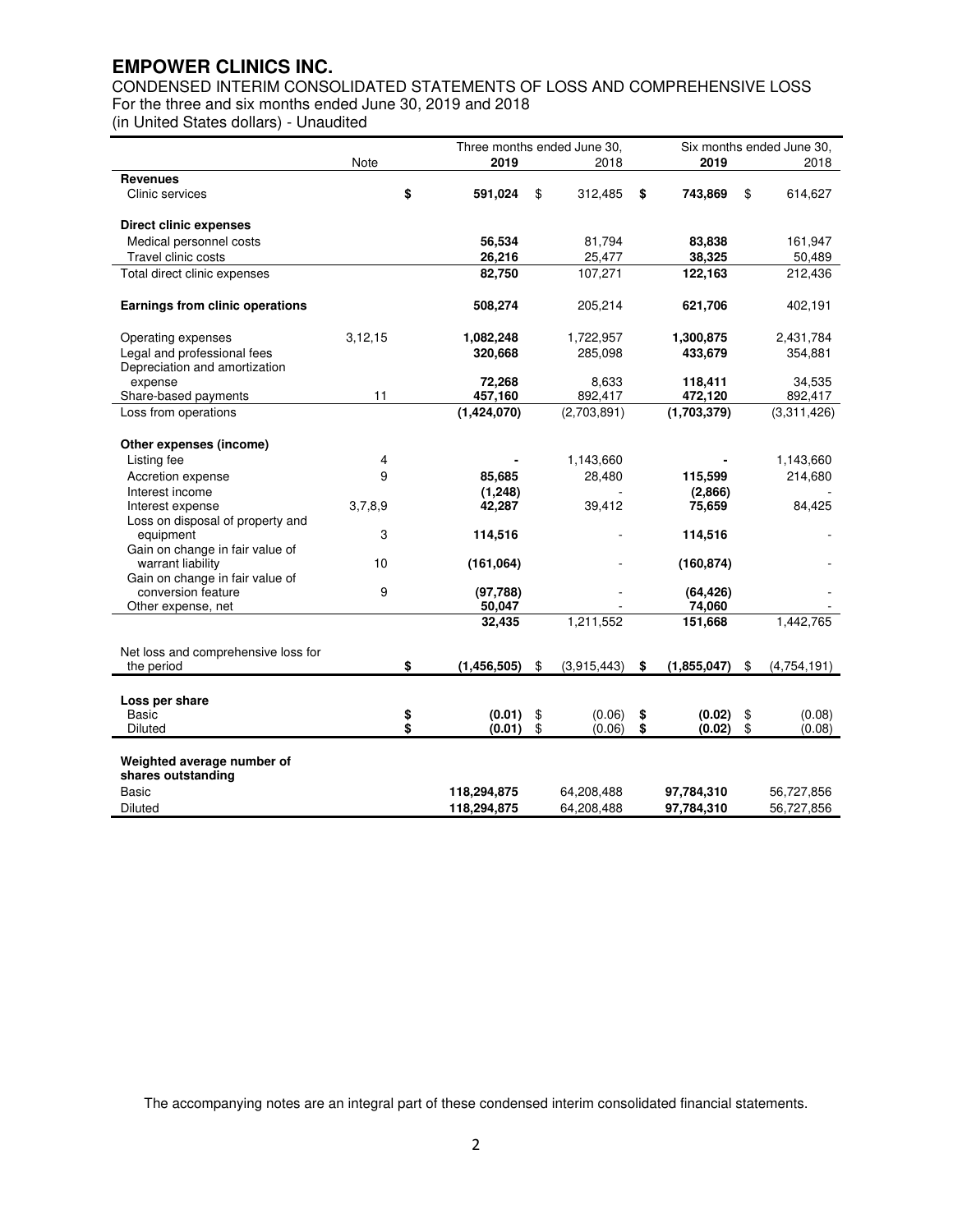# CONDENSED INTERIM CONSOLIDATED STATEMENTS OF CASH FLOWS

For the six months ended June 30, 2019 and 2018

(in United States dollars) - Unaudited

|                                                                                                  | Note    | 2019              | 2018              |
|--------------------------------------------------------------------------------------------------|---------|-------------------|-------------------|
| <b>Operating activities</b>                                                                      |         |                   |                   |
| Net loss and comprehensive loss for the period                                                   |         | \$<br>(1,855,047) | \$<br>(4,754,191) |
| Items not involving cash:                                                                        |         |                   |                   |
| Depreciation and amortization expense                                                            |         | 118,411           | 34,535            |
| Share-based payments                                                                             | 11(b)   | 472,120           | 892,417           |
| Accretion expense                                                                                | 9       | 115,599           | 214,680           |
| Interest expense                                                                                 | 3,7,8,9 | 75,659            | 84,425            |
| Loss on disposal of property and equipment                                                       | 3       | 114,516           |                   |
| Gain on change in fair value of warrant liability                                                | 10      | (160, 874)        |                   |
| Gain on change in fair value of conversion feature                                               | 9       | (64, 426)         |                   |
| Share-based compensation                                                                         | 15      | 208,846           | 576,158           |
| Listing fee                                                                                      |         |                   | 1,143,660         |
| Other                                                                                            |         | 3,837             |                   |
|                                                                                                  |         | (971, 359)        | (1,808,316)       |
| Changes in working capital:                                                                      |         |                   |                   |
| Accounts receivable                                                                              |         | (53, 573)         | 647               |
| Prepaid expenses                                                                                 |         | (64, 294)         | (7, 761)          |
| Accounts payable and accrued liabilities                                                         |         | (242, 724)        | (543, 519)        |
| Net cash used in operating activities                                                            |         | (1, 331, 950)     | (2,358,949)       |
| <b>Investing activities</b><br>Acquisition of property and equipment<br>Investment in Sun Valley | 4       | (543, 573)        | (108, 800)        |
| Net cash used in investing activities                                                            |         | (543, 573)        | (108, 800)        |
| <b>Financing activities</b>                                                                      |         |                   |                   |
| Proceeds from share issuance                                                                     | 11(a)   | 1,825,214         | 2,262,480         |
| Advance of convertible debentures payable                                                        | 9       | 717,851           |                   |
| Cash acquired in the acquisition of Sun Valley                                                   | 4       | 93,745            |                   |
| Cash acquired in the Transaction                                                                 |         |                   | 13,000            |
| Advance of notes payable                                                                         | 7       | 33,842            | 205,000           |
| Advance from related party                                                                       |         |                   | (3,750)           |
| Cash on sale of assets held for sale                                                             |         | 5,472             |                   |
| Share issue costs                                                                                | 11(a)   | (55, 714)         |                   |
| Payment of lease liability                                                                       | 3       | (76, 958)         |                   |
| Lease interest paid                                                                              | 3       | (8, 429)          |                   |
| Bank indebtedness                                                                                |         |                   | (8,981)           |
| Net cash provided by financing activities                                                        |         | 2,535,023         | 2,467,749         |
|                                                                                                  |         |                   |                   |
| Increase in cash                                                                                 |         | 659,500           |                   |
| Cash, beginning of period                                                                        |         | 157,668           |                   |
| Cash, end of period                                                                              |         | \$<br>817,168     | \$                |

Supplemental disclosure with respect to cash flows (note 13)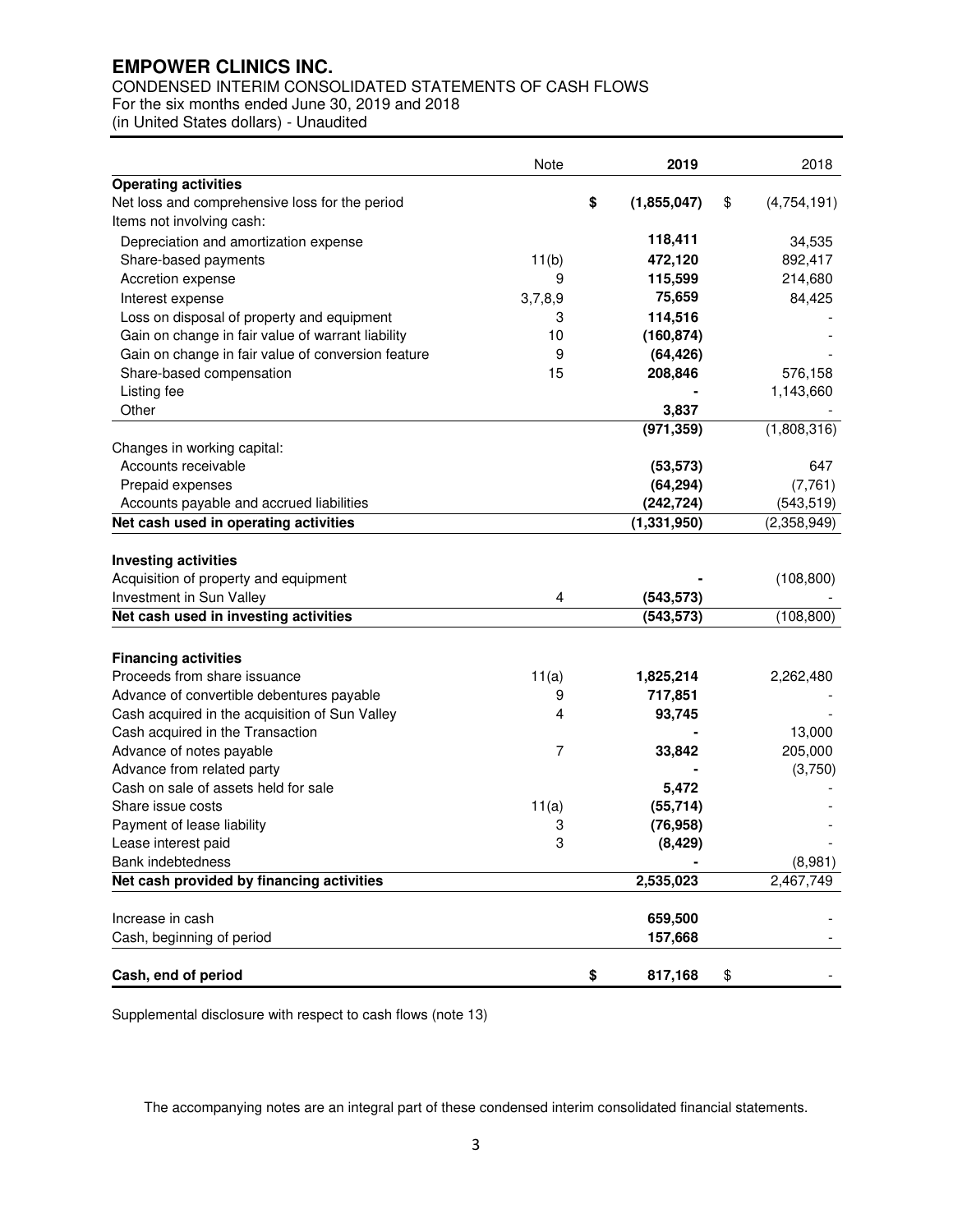# CONDENSED INTERIM CONSOLIDATED STATEMENTS OF CHANGES IN EQUITY For the six months ended June 30, 2019 and 2018

(in United States dollars, except share numbers) - Unaudited

|                                                       |       |               |                 |                    |     | <b>Equity</b> |                     |              |
|-------------------------------------------------------|-------|---------------|-----------------|--------------------|-----|---------------|---------------------|--------------|
|                                                       |       |               |                 |                    |     | component of  |                     |              |
|                                                       |       |               | <b>Issued</b>   |                    |     | convertible   |                     |              |
|                                                       | Note  | <b>Number</b> | capital         | <b>Reserves</b>    |     | debentures    | <b>Deficit</b>      | <b>Total</b> |
| Balance, December 31, 2017                            |       | 48,337,225    | 550,744         |                    |     | 222,417       | (5,580,023)         | (4,806,862)  |
| Shares issued - Transaction consideration             | 3,11  | 2,544,075     | 614,559         |                    |     |               |                     | 614,559      |
| Shares issued for cash                                | 11    | 8,443,473     | 2,039,645       | 80,280             |     |               |                     | 2,119,925    |
| Shares issued on conversion of convertible debentures | 9,11  | 11,427,130    | 755,824         |                    |     | (222, 417)    |                     | 533,407      |
| Shares issued on conversion of notes payable          | 7,11  | 215,054       | 14,224          |                    |     |               |                     | 14,224       |
| Shares issued to former CEO                           | 11,15 | 2,000,000     | 477,180         |                    |     |               |                     | 477,180      |
| Shares-based payments                                 | 11    |               |                 | 892,417            |     |               |                     | 892,417      |
| Shares issued for services                            | 11,15 | 2,000,000     | 189,219         |                    |     |               |                     | 189,219      |
| Net loss and comprehensive loss for the period        |       |               |                 |                    |     |               | (4,754,191)         | (4,754,191)  |
| <b>Balance, June 30, 2018</b>                         |       | 74,966,957    | \$<br>4,641,395 | \$<br>972,697 \$   |     | - \$          | $(10, 334, 214)$ \$ | (4,720,122)  |
|                                                       |       |               |                 |                    |     |               |                     |              |
| Balance, December 31, 2018                            |       | 77,847,598    | \$<br>5,401,024 | \$<br>972,697      | -\$ | \$            | $(9,369,941)$ \$    | (2,996,220)  |
| Adjustment on application of IFRS 16                  | 3     |               |                 |                    |     |               | (4,997)             | (4,997)      |
| Adjusted balance, January 1, 2019                     |       | 77,847,598    | 5,401,024       | 972,697            |     |               | (9,374,938)         | (3,001,217)  |
| Shares issued for Sun Valley acquisition              | 4,11  | 22,409,425    | 3,047,682       |                    |     |               |                     | 3,047,682    |
| Shares issued for cash                                | 11    | 24,377,500    | 1,014,921       |                    |     |               |                     | 1,014,921    |
| Shares issued for conversion of notes payable         | 7,11  | 2,500,000     | 118,330         |                    |     |               |                     | 118,330      |
| Shares issued for compensation                        | 11,15 | 7,400,000     | 772,731         |                    |     |               |                     | 772,731      |
| Shares held in escrow                                 | 11    |               | (2,563,885)     | 2,000,000          |     |               |                     | (563, 885)   |
| Shares issued for services                            | 11    | 1,500,000     | 257,041         |                    |     |               |                     | 257,041      |
| Shares cancelled                                      | 11    | (2,657,553)   | (480, 017)      |                    |     |               | 480,017             |              |
| Shares issued for exercise of warrants                | 10,11 | 431,075       | 80,033          |                    |     |               |                     | 80,033       |
| Shares issued as finders fee                          | 11    | 136,000       | 10,127          |                    |     |               |                     | 10,127       |
| Share issue costs                                     | 11    |               | (77,650)        | 21,936             |     |               |                     | (55, 714)    |
| Share-based payments                                  | 11,15 |               |                 | 472,120            |     |               |                     | 472,120      |
| Purchase of Sun Valley non-controlling interest       | 4     |               |                 |                    |     |               | 61,532              | 61,532       |
| Net loss and comprehensive loss for the period        |       |               |                 |                    |     |               | (1,855,047)         | (1,855,047)  |
| <b>Balance, June 30, 2019</b>                         |       | 133,944,045   | \$<br>7,580,337 | \$<br>3,466,753 \$ |     | $-$ \$        | $(10,688,436)$ \$   | 358,654      |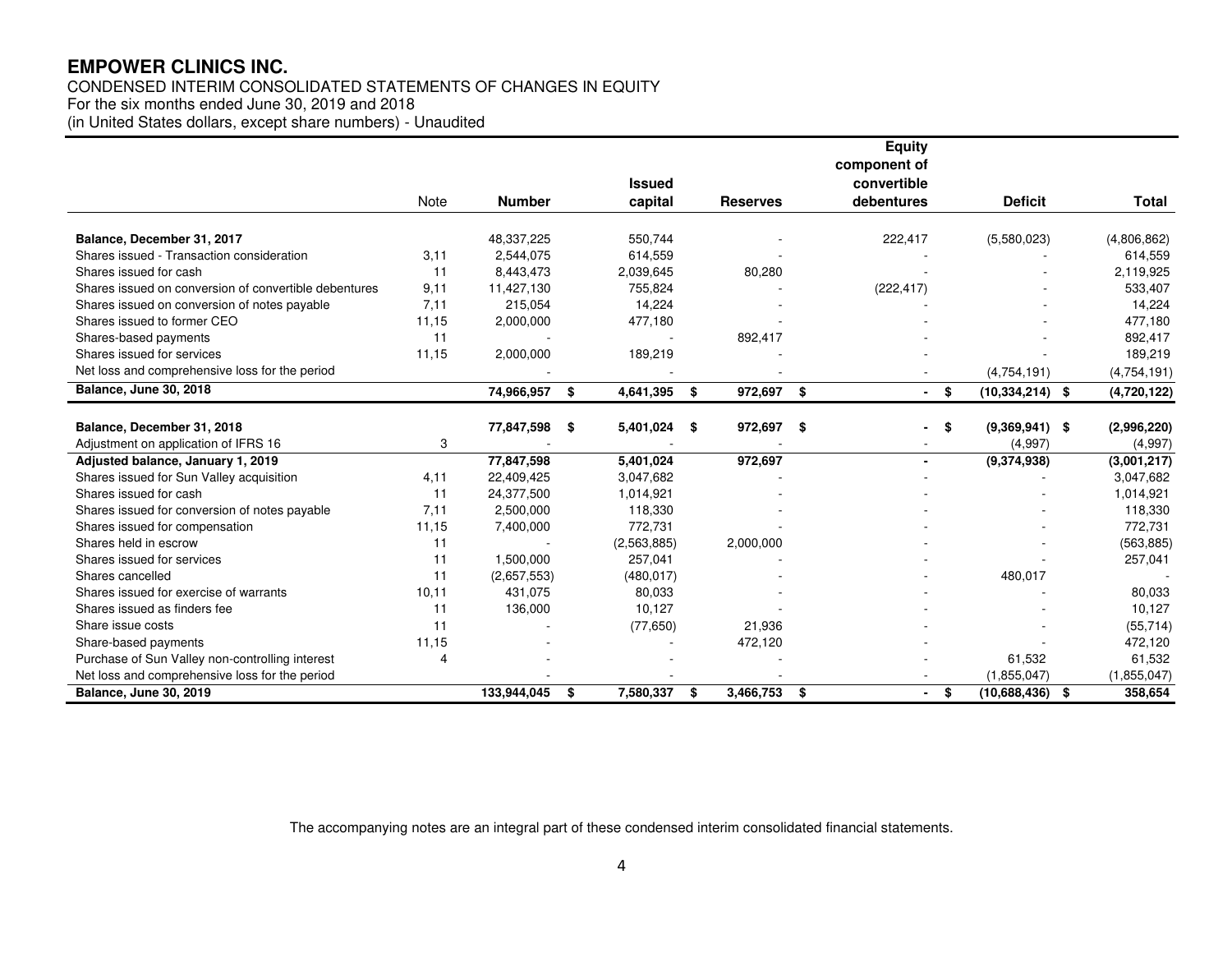#### **1. NATURE OF OPERATIONS AND GOING CONCERN**

Empower Clinics Inc. ("Empower" or the "Company") was incorporated under the laws of the Province of British Columbia on April 28, 2015. The Company is a leading owner and operator of medical cannabis clinics and developer of medical products in the US, focused on enabling individuals to improve and protect their health. This business is conducted through Empower's wholly-owned Nevada, USA subsidiary, Empower Healthcare Corp., which in turn owns wholly-owns the following subsidiaries:

- i. Empower Healthcare Corporation ("EHC") is an Oregon based company that, through its clinics in Oregon, and Washington State, provides physician services to patients in those states. EHC acquired the assets of Presto Quality Care Corporation ("Presto") on June 12, 2015 and acquired the operations of Presto on July 12, 2015.
- ii. SMAART Inc. is an Oregon based company that does not have an active business.
- iii. The Hemp and Cannabis Company ("THCC Oregon") and The Hemp and Cannabis Company Access Points Oregon ("THCF Access Points Oregon"), These are Oregon based companies that do not have active businesses.
- iv. The Hemp and Cannabis Company ("THCC Washington") and The Hemp and Cannabis Company Access Points Washington ("THCF Access Points Washington"), are Washington based companies that do not have active businesses.
- v. CanMed Solutions Inc., is an Oregon based company that was incorporated on January 27, 2017. The Company does not have an active business.

On April 16, 2019, the Company incorporated a wholly-owned Delaware corporation, Empower Healthcare Assets Inc. ("EHA"). Through a series of transactions on April 30, 2019 and May 1, 2019, EHA acquired all the outstanding membership interest of Sun Valley Certification Clinics Holdings, LLC and its subsidiaries Sun Valley Alternative Health Centers, LLC, Sun Valley Alternative Health Centers West, LLC, Sun Valley Alternative Health Centers NV, LLC, Sun Valley Alternative Health Centers Tucson, LLC, Sun Valley Alternative Health Centers Mesa, LLC, and Sun Valley Certification Clinics Franchising, LLC (collectively "Sun Valley") (note 4).

The registered office of the Company is located at Suite 918 - 1030 West Georgia Street, Vancouver, British Columbia, Canada, V6C 1G8. The Company's U.S. headquarters are at 105 SE 18<sup>th</sup> Avenue, Portland, Oregon.

#### **Reverse takeover**

On April 23, 2018, the Company completed its previously disclosed reverse takeover transaction ("RTO") of Adira Energy Ltd. ("Adira"). Following the RTO, on April 30, 2018 the Company listed on the Canadian Securities Exchange (the "CSE") under ticker symbol "CBDT", on the OTC, part of the OTC Markets Group, under the ticker "EPWCF" and on the Frankfurt Stock Exchange under the ticker "8EC". On closing of the RTO, the Company's name was changed from Adira Energy Ltd to Empower Clinics Inc.

#### **Share consolidation**

On April 19, 2018, in anticipation of the completion of the RTO, Adira filed articles of amendment to complete an approved share consolidation of the Adira's issued and outstanding common shares on the basis of 6.726254 preconsolidated common shares for one post-consolidated common share. The share consolidation affects all issued and outstanding common shares, options and warrants. All information relating to basic and diluted earnings per share, issued and outstanding common shares (note 11(a)), share options (note 11(b)) and warrants (note 10), and per share amounts in these condensed interim consolidated financial statements have been adjusted retrospectively to reflect the share consolidation.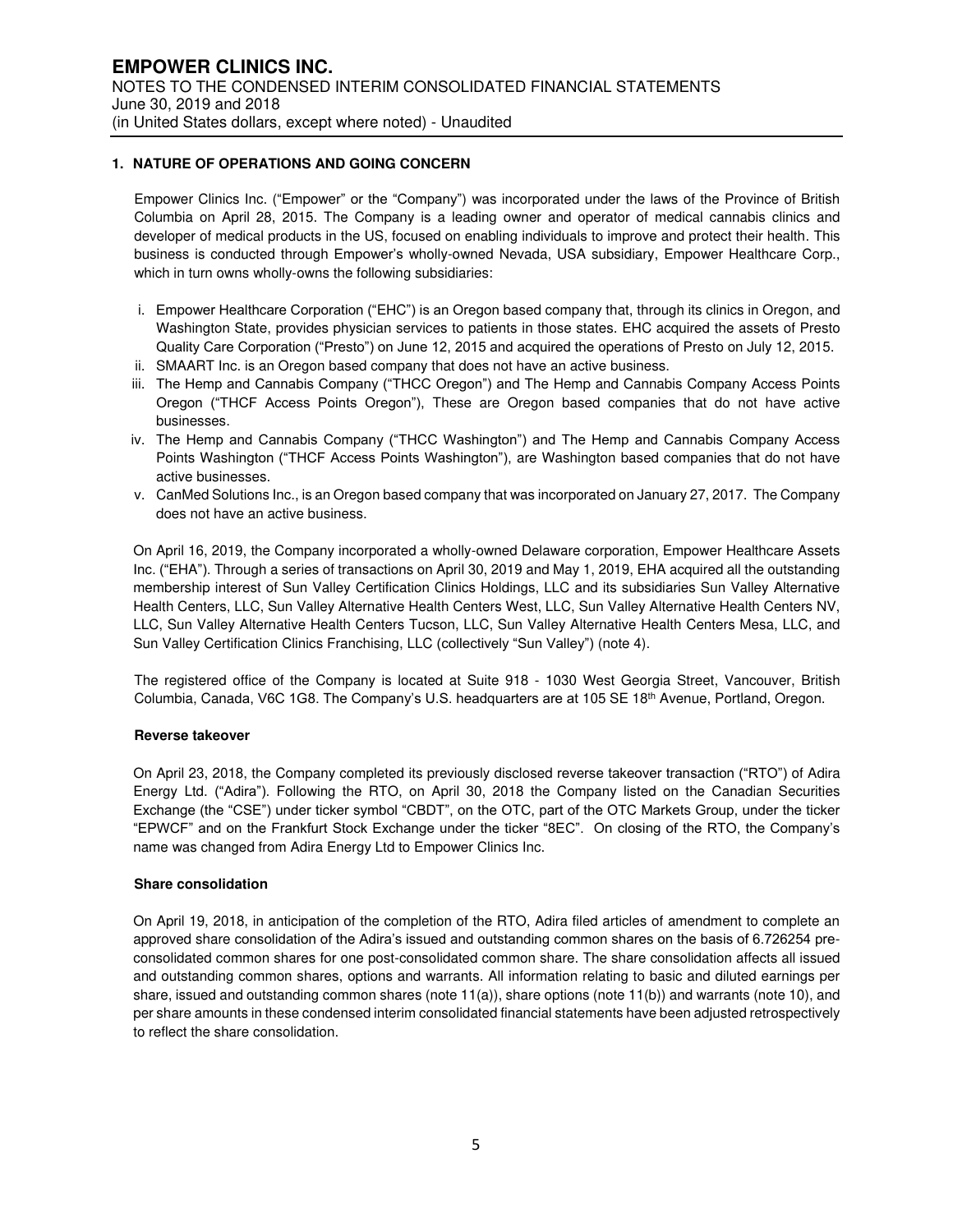#### **1. NATURE OF OPERATIONS AND GOING CONCERN (continued)**

#### **Going concern**

At June 30, 2019, the Company had a working capital deficiency of \$2,936,926 (December 31, 2018 - \$3,043,861), has not yet achieved profitable operations, and has accumulated deficit of \$10,688,436 (December 31, 2018 - \$9,369,941). The Company has limited revenues and the ability of the Company to ensure continuing operations is dependent on the Company's ability to raise sufficient funds to finance development activities and expand sales. These circumstances represent a material uncertainty that may cast significant doubt on the Company's ability to continue as a going concern and ultimately the appropriateness of the use of accounting principles applicable to a going concern. These unaudited condensed interim consolidated financial statements have been prepared using accounting principles applicable to a going concern and do not reflect adjustments, which could be material, to the carrying values of the assets and liabilities. See note 16 for events after the reporting period.

## **2. BASIS OF PREPARATION**

#### **a) Statement of compliance**

These condensed interim consolidated financial statements ("interim financial statements") were approved by the Board of Directors and authorized for issue on August 13, 2019.

These condensed interim financial statements have been prepared in accordance with International Accounting Standard 34 - Interim Financial Reporting using accounting policies consistent with International Financial Reporting Standards ("IFRS") as issued by the International Accounting Standards Board. As such, these interim financial statements do not contain all the disclosures required by IFRS for annual financial statements and should be read in conjunction with the Company's audited annual consolidated financial statements for the years ended December 31, 2018 and 2017 ("annual financial statements").

The Company has reclassified certain items on the comparative consolidated statements of loss and comprehensive loss and consolidated statements of cash flows to improve clarity.

#### **3. SIGNIFICANT ACCOUNTING POLICIES**

The accounting policies applied in the preparation of these interim financial statements are consistent with those applied and disclosed in note 3 to the annual financial statements with exception of the following:

#### i. Shares held in escrow

The Company has issued common shares held in escrow as a part of a compensation arrangement. The fair value of the escrowed shares is recognized as salaries and benefits expense with a corresponding credit to reserves as the common shares vest. Upon release from escrow, the amounts previously recognized in reserves are recorded as an increase to share capital. The Company revises the estimated period over which the salaries and benefits expense is recorded if subsequent information indicates this period differs from previous estimates. Any change is accounted for prospectively as a change in estimate.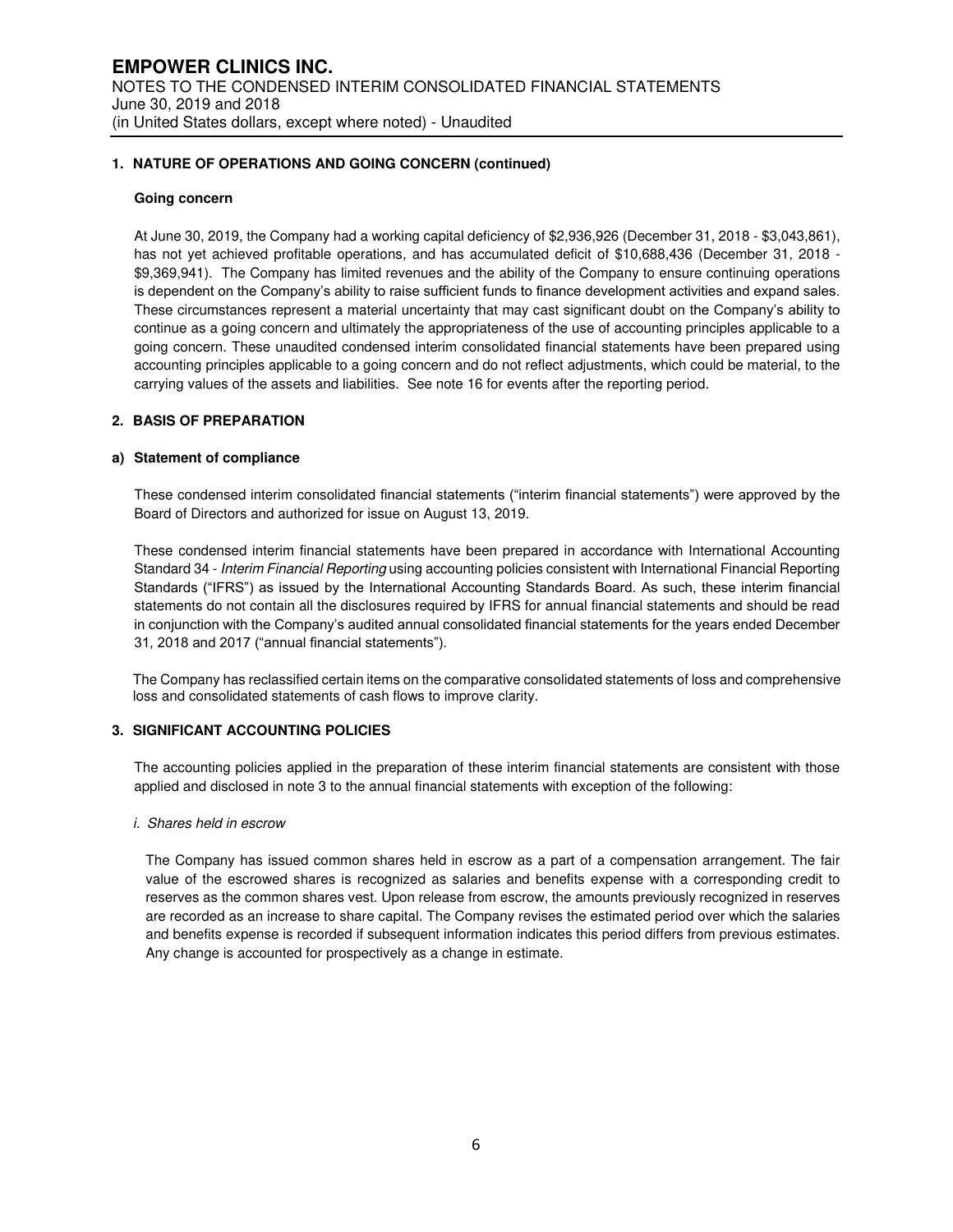#### ii. Leases

Effective January 1, 2019, the Company adopted IFRS 16 - Leases (IFRS 16) using the modified retrospective approach. The new standard requires a lessee to recognize a liability to make lease payments (the lease liabilities) and an asset to recognize the right to use the underlying asset during the lease term (the right-of-use assets) in the statement of financial position. The Company recognized the after-tax cumulative effect of initially applying IFRS 16 as an adjustment to opening retained earnings at January 1, 2019. Comparative information has not been restated and continues to be reported under IAS 17 - Leases (IAS 17) and IFRIC 4 - Determining Whether an Arrangement Contains a Lease (IFRIC 4).

The Company used the practical expedient not to reassess whether a contract is or contains a lease at January 1, 2019. Instead, the Company applied IFRS 16 only to contracts previously identified as leases under IAS 17 and IFRIC 4.

The Company also used the following practical expedients to account for leases at January 1, 2019:

- Applied a single discount rate to a portfolio of leases with similar characteristics.
- Relied on the Company's assessment of whether leases are onerous immediately before January 1, 2019.
- Applied recognition exemptions for operating leases when the underlying asset was of low value or the lease term ends within 12 months. The payments associated with these leases are recognized as an expense in operating expenses.
- Excluded initial direct costs when measuring the right-of-use asset at January 1, 2019.
- Used hindsight to determine the lease term when the contract contained options to extend or terminate the lease.

These policies apply to contracts entered into or changed on or after January 1, 2019. A contract is a lease or contains a lease if it conveys the right to control the use of an asset for a time period in exchange for consideration.

To identify a lease, the Company (1) considers whether an explicit or implicit asset is specified in the contract and (2) determines whether the Company obtains substantially all the economic benefits from the use of the underlying asset by assessing numerous factors, including but not limited to substitution rights and the right to determine how and for what purpose the asset is used.

When assessing the lease term, management considers all facts and circumstances that create an economic incentive to exercise an extension option or to not exercise a termination option. This judgment is based on factors such as contract rates compared to market rates, economic reasons, significance of leasehold improvements, termination and relocation costs, installation of specialized assets, residual value guarantees, and any sublease term.

The Company has elected not to recognize right-of-use assets and lease liabilities for low-value assets or shortterm leases with a term of 12 months or less. These lease payments are recognized in operating expenses over the lease term.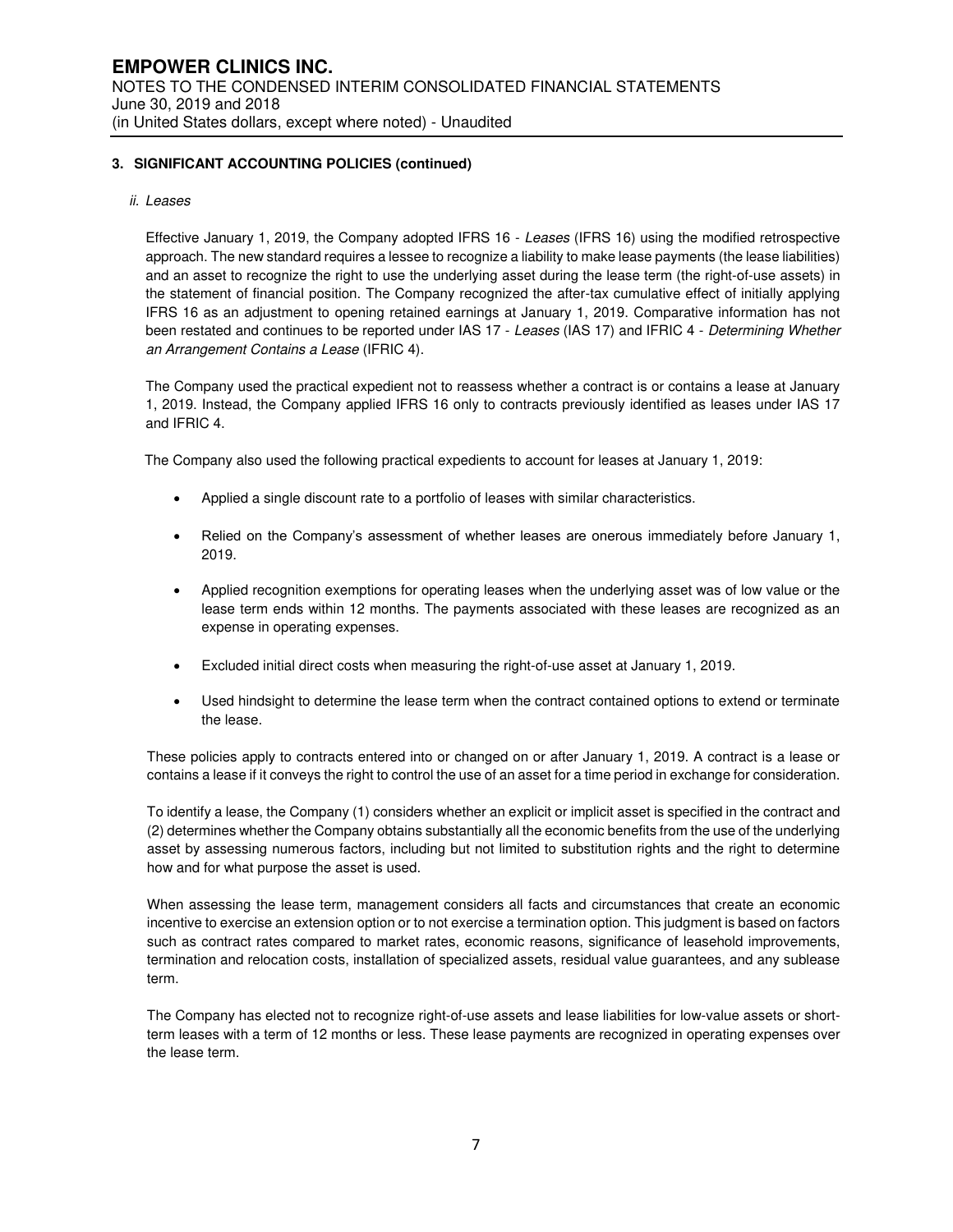The lease liability is initially measured at the present value of the lease payments that are not paid. The Company elected to not separate non-lease components from lease components and to account for the non-lease and lease components as a single lease component. Lease payments generally include fixed payments less any lease incentives receivable. The lease liability is discounted using the interest rate implicit in the lease or, if that rate cannot be readily determined, the Company's incremental borrowing rate. The Company estimates the incremental borrowing rate based on the lease term, collateral assumptions, and the economic environment in which the lease is denominated. The lease liability is subsequently measured at amortized cost using the effective interest method. The lease liability is remeasured when the expected lease payments change as a result of new assessments of contractual options and residual value guarantees.

The right-of-use asset is recognized at the present value of the liability at the commencement date of the lease less any incentives received from the lessor. Added to the right-of-use asset are initial direct costs, payments made before the commencement date, and estimated restoration costs. The right-of-use asset is subsequently depreciated on a straight-line basis from the commencement date to the earlier of the end of the useful life of the right-of-use asset or the end of the lease term. The right-of-use asset is periodically reduced by impairment losses, if any, and adjusted for certain remeasurements of the lease liability.

For leases previously classified as operating leases, lease liabilities were measured at the present value of the remaining lease payments, discounted using the Company's weighted-average incremental borrowing rate, calculated in accordance with IFRS 16, at January 1, 2019, of 6%. Associated right-of-use assets for certain property leases, elected on a lease-by-lease basis, were measured retrospectively as though IFRS 16 had been applied since the commencement date. Other right-of-use assets were measured at the amount equal to the lease liabilities. The right-of-use asset was adjusted by the amount of any prepaid, accrued lease payments, or acquisition lease advantages or disadvantages relating to that lease and recognized in the statements of financial position as at December 31, 2018.

The lease liabilities as at January 1, 2019 can be reconciled to the operating lease commitments as of December 31, 2018 as follows:

| Operating lease commitments as at December 31, 2018               | 172.040 |
|-------------------------------------------------------------------|---------|
| Weighted average incremental borrowing rate as at January 1, 2019 | 6%      |
| Lease liability as at January 1, 2019                             | 153.361 |

As a result of the initial application of IFRS 16, in relation to the leases that were previously classified as operating leases, the Company recognized right-of-use assets of \$148,364 and lease liabilities of \$153,361 as at January 1, 2019. The right-of-use asset consists of the following:

|                               | Empower<br>clinics |    | Sun Valley<br>clinics    | <b>CBD</b><br>extraction<br>facility | Total     |
|-------------------------------|--------------------|----|--------------------------|--------------------------------------|-----------|
| Cost                          |                    |    |                          |                                      |           |
| Balance, January 1, 2019      | 336.334            | \$ | $\overline{\phantom{0}}$ | \$                                   | 336,334   |
| Additions                     |                    |    | 663,783                  | 277.434                              | 941.217   |
| Termination of lease          | (255,859)          |    | $\overline{\phantom{0}}$ |                                      | (255,859) |
| <b>Balance, June 30, 2019</b> | 80.475             | S  | 663,783                  | \$<br>277.434                        | 1,021,692 |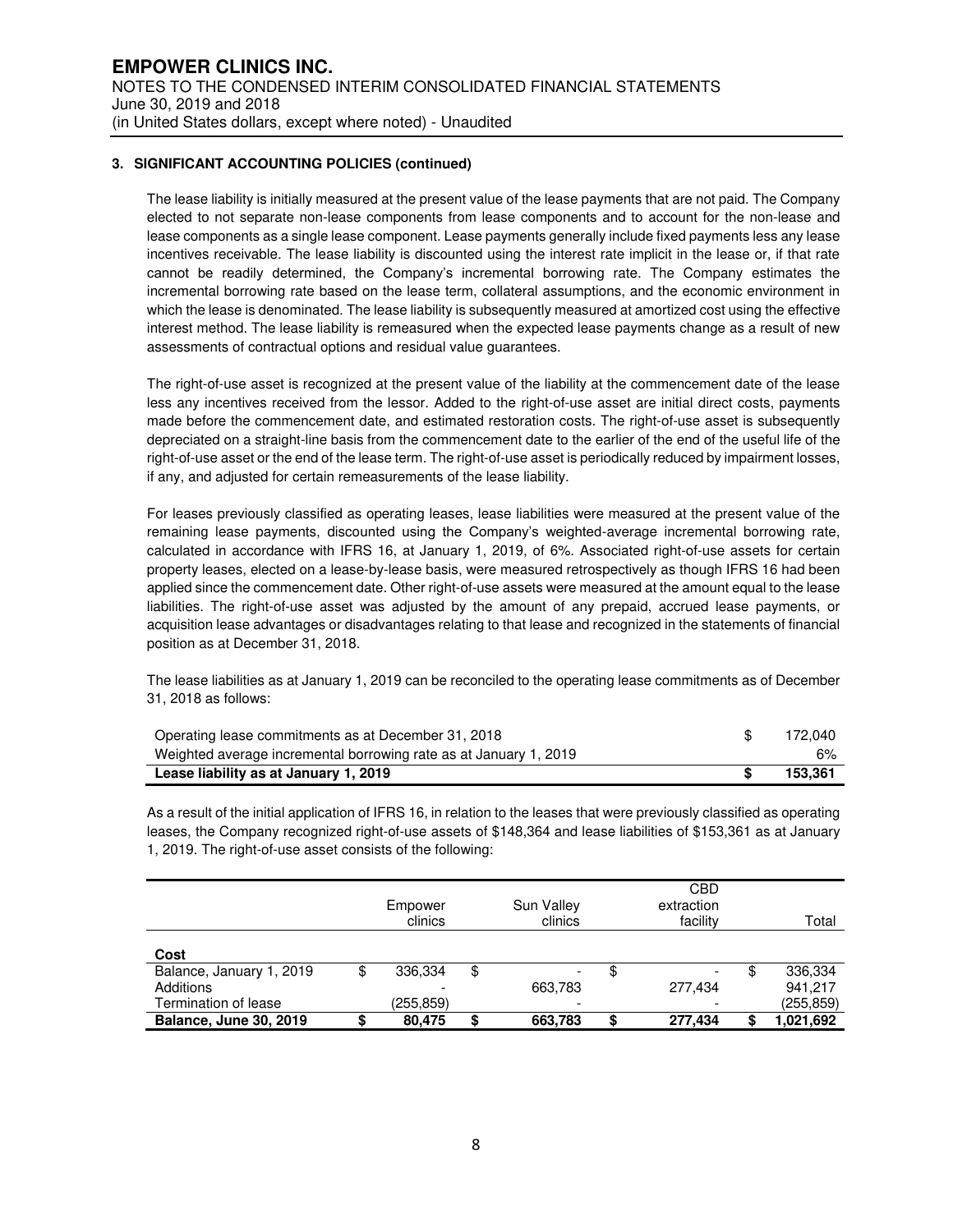|                                 |                 |                 | CBD           |                 |
|---------------------------------|-----------------|-----------------|---------------|-----------------|
|                                 | Empower         | Sun Valley      | extraction    |                 |
|                                 | clinics         | clinics         | facility      | Total           |
|                                 |                 |                 |               |                 |
| <b>Accumulated Depreciation</b> |                 |                 |               |                 |
| Balance, January 1, 2019        | \$<br>(187,970) | \$              | \$            | \$<br>(187,970) |
| Additions                       |                 | (323, 312)      |               | (323,312)       |
| Termination of lease            | 177,680         |                 |               | 177,680         |
| Depreciation                    | (42,242)        | (21,803)        | (4,624)       | (68, 669)       |
| Balance, June 30, 2019          | \$<br>(52, 532) | \$<br>(345,115) | \$<br>(4,624) | \$<br>(402,271) |
|                                 |                 |                 |               |                 |
|                                 |                 |                 | <b>CBD</b>    |                 |
|                                 | Empower         | Sun Valley      | extraction    |                 |
|                                 | clinics         | clinics         | facility      | Total           |
| <b>Carrying amount</b>          |                 |                 |               |                 |
| Balance, January 1, 2019        | \$<br>148,364   | \$              | \$            | \$<br>148,364   |
| <b>Balance, June 30, 2019</b>   | \$<br>27.943    | \$<br>318,668   | \$<br>272.810 | \$<br>619.421   |

The lease liability consists of the following:

|                                                                                               | Empower<br>clinics                             | Sun Valley<br>clinics               | <b>CBD</b><br>extraction<br>facility | Total                                                      |
|-----------------------------------------------------------------------------------------------|------------------------------------------------|-------------------------------------|--------------------------------------|------------------------------------------------------------|
| Balance, January 1, 2019<br>Additions<br>Interest expense<br>Payments<br>Termination of lease | \$<br>153.361<br>3,382<br>(46,142)<br>(77,010) | \$<br>384,140<br>3,685<br>(25, 816) | \$<br>272,434<br>1,362<br>(5,000)    | \$<br>153,361<br>656,574<br>8.429<br>(76,958)<br>(77, 010) |
| Balance, June 30, 2019                                                                        | 33,591                                         | \$<br>362.009                       | \$<br>268,796                        | \$<br>664,396                                              |
| Less: non-current portion of<br>lease liability                                               | 18,182                                         | 218,802                             | 223,261                              | 460,245                                                    |
| <b>Current portion of lease</b>                                                               |                                                |                                     |                                      |                                                            |
| liability                                                                                     | 15.409                                         | \$<br>143,207                       | \$<br>45,535                         | \$<br>204,151                                              |

On May 9, 2019, the Company terminated the lease for the Chicago clinic. As a result of the lease termination, the Company derecognized the right-of-use asset and associated lease liability and recorded a loss of \$1,169 representing the excess of the right-of-use asset above the lease liability. The Company paid a final settlement payment of \$27,390. The net loss on lease termination of \$28,559 is included in operating expenses on the consolidated statements of loss and comprehensive loss.

In addition, the Company recognized a loss of \$114,516 representing the carrying value of leasehold improvements for the Chicago clinic.

#### iii. Critical judgements and estimates

The Company's management makes judgements in the process of applying the Company's accounting policies in the preparation of its interim financial statements. In addition, the preparation of the financial statements requires that the Company's management make assumptions and estimates of effects of uncertain future events on the carrying amounts of the Company's assets and liabilities at the end of the reporting period and the reported amounts of revenues and expenses during the reporting period. Actual results may differ from those estimates as the estimation process is inherently uncertain.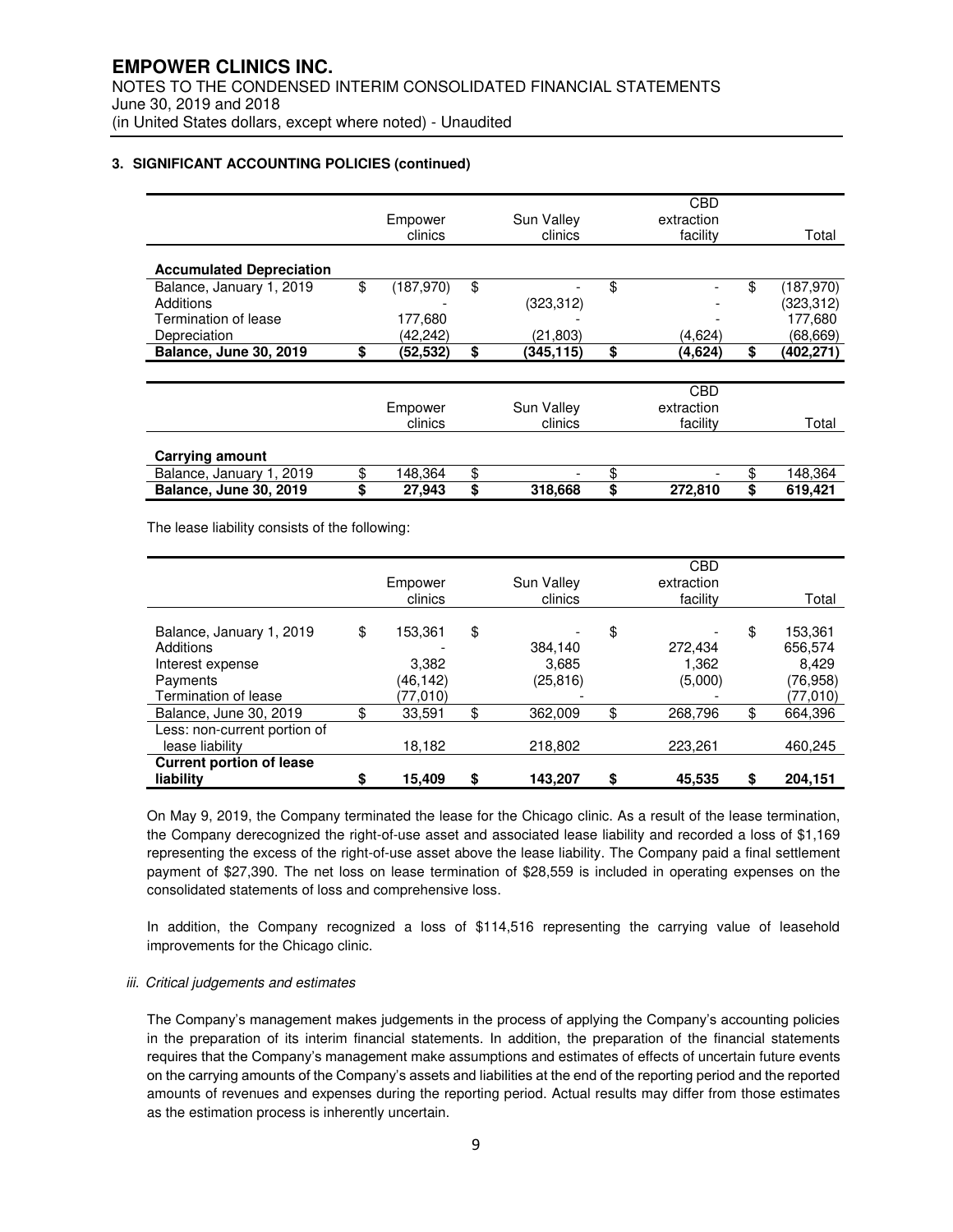Estimates are reviewed on an ongoing basis based on historical experience and other factors that are considered to be relevant under the circumstances. Revisions to estimates and the resulting effects on the carrying amounts of the Company's assets and liabilities are accounted for prospectively. The Company's interim results are not necessarily indicative of its results for a full year. The critical judgements and estimates applied in the preparation of these interim financial statements are consistent with those applied and disclosed in notes 2(d) and 2(e) to the annual financial statements with exception of the following:

#### Leases as a result of adopting IFRS 16

#### Identifying whether a contract includes a lease

IFRS 16 applies a control model to the identification of leases, distinguishing between a lease and a service contract on the basis of whether the customer controls the asset. The Company had to apply judgment on certain factors, including whether the supplier has substantive substitution rights, does the Company obtain substantially all of the economic benefits and who has the right to direct the use of that asset.

#### Estimate of lease term

When the Company recognizes a lease, it assesses the lease term based on the conditions of the lease and determines whether it will extend the lease at the end of the lease contract or exercise an early termination option. As it is not reasonably certain that the extension or early termination options will be exercised, the Company determined that the term of its leases are the lesser of original lease term or the life of the mine. This significant estimate could affect future results if the Company extends the lease or exercises an early termination option.

#### Business combinations

Judgment is used in determining whether an acquisition is a business combination or an asset acquisition.

#### iv. Basis of consolidation

These interim financial statements include the accounts of the Company and its subsidiaries. All amounts are presented in United States dollars, which is the functional currency of the Company and each of the Company's subsidiaries, except as otherwise noted. References to C\$ are to Canadian dollars. All inter-company balances, transactions, revenues and expenses have been eliminated.

### **4. ACQUISITION OF SUN VALLEY**

On April 30, 2019, the Company obtained control of Sun Valley for consideration with a fair value of \$3,775,000 comprised of cash of \$775,000, 22,058,823 common shares of the Company at \$0.136 (C\$0.183) per common share and a \$125,000 promissory note.

The transaction has been accounted for by the Company as a business combination under IFRS 3 - Business Combinations.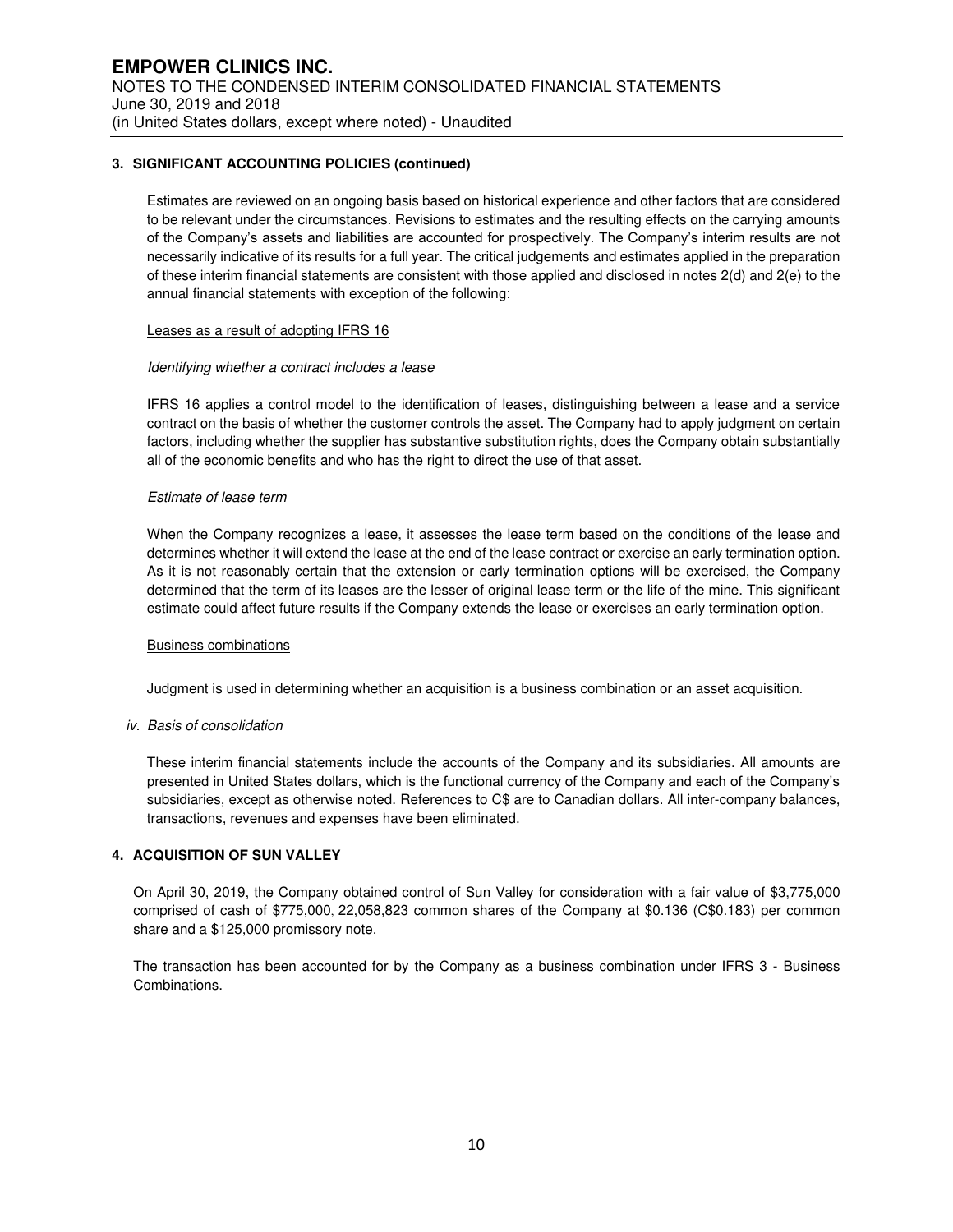### **4. ACQUISITION OF SUN VALLEY (continued)**

The following table summarizes the preliminary purchase price allocation:

| <b>Assets Acquired</b>                              |                 |
|-----------------------------------------------------|-----------------|
| Cash and cash equivalents                           | \$<br>93,745    |
| Accounts receivable                                 | 366             |
| Total current assets                                | 94,111          |
|                                                     |                 |
| Security deposits                                   | 15,017          |
| Property and equipment                              | 124,812         |
| Right-of-use assets                                 | 340,471         |
|                                                     | 574,411         |
|                                                     |                 |
| <b>Liabilities Assumed</b>                          |                 |
| Accounts payable and accrued liabilities            | 44,531          |
| <b>Total current liabilities</b>                    | 44,531          |
|                                                     |                 |
| Lease liability                                     | 384,140         |
| Non-controlling interest                            | 246,532         |
| Net liabilities at fair value, as at April 30, 2019 | (100, 792)      |
| Consideration                                       |                 |
| Fair value of 22,058,823 common shares issued       | 3,000,000       |
| Cash                                                | 775,000         |
| <b>Total Consideration</b>                          | 3,775,000       |
| Goodwill                                            | \$<br>3,875,792 |

Common shares of the Company were issued on the Closing Date with 14,705,882 common shares at a deemed price of \$0.136 (CAD\$0.183) per common share being held in escrow ("Escrow Shares"). The Escrow Shares will vest in quarterly instalments over 36 months from the Closing Date. The total deemed value of the Escrow Shares of \$2,000,000 has been recorded in reserves. The reserve will be released as the common shares vest. Initial cash payment of \$637,318 was made on the Closing Date with \$150,000 held back as security for contingent liabilities of Sun Valley. Accounts payable and accrued liabilities include the \$150,000 holdback, of which \$75,000 is expected to be released on the six-month anniversary of the Closing Date with the remaining \$75,000 to be released on the one-year anniversary of the Closing Date.

In addition to obtaining control on April 30, 2019, the Company entered into two agreements dated April 30, 2019 and May 1, 2019 to purchase the non-controlling interest via a cash payment of \$12,318, the issuance of 350,602 Shares at a deemed price of \$0.136 (CAD\$0.183) per common share, representing the average daily closing price of the Shares on the Canadian Securities Exchange for the 10-day trading period ended April 26, 2019 and a promissory note of \$125,000 bearing interest at a rate of 4% per annum and due July 31, 2019. The total consideration paid to the non-controlling interest of \$185,000 was less than the non-controlling interest of \$246,532 and therefore a recovery of \$61,532 has been charged to deficit.

Had the business combination been affected at January 1, 2019, management estimates that the revenue of the Company would have been \$999,968 higher and the net loss after income taxes of the Company would have decreased by \$154,427 for the six-month period ended June 30, 2019.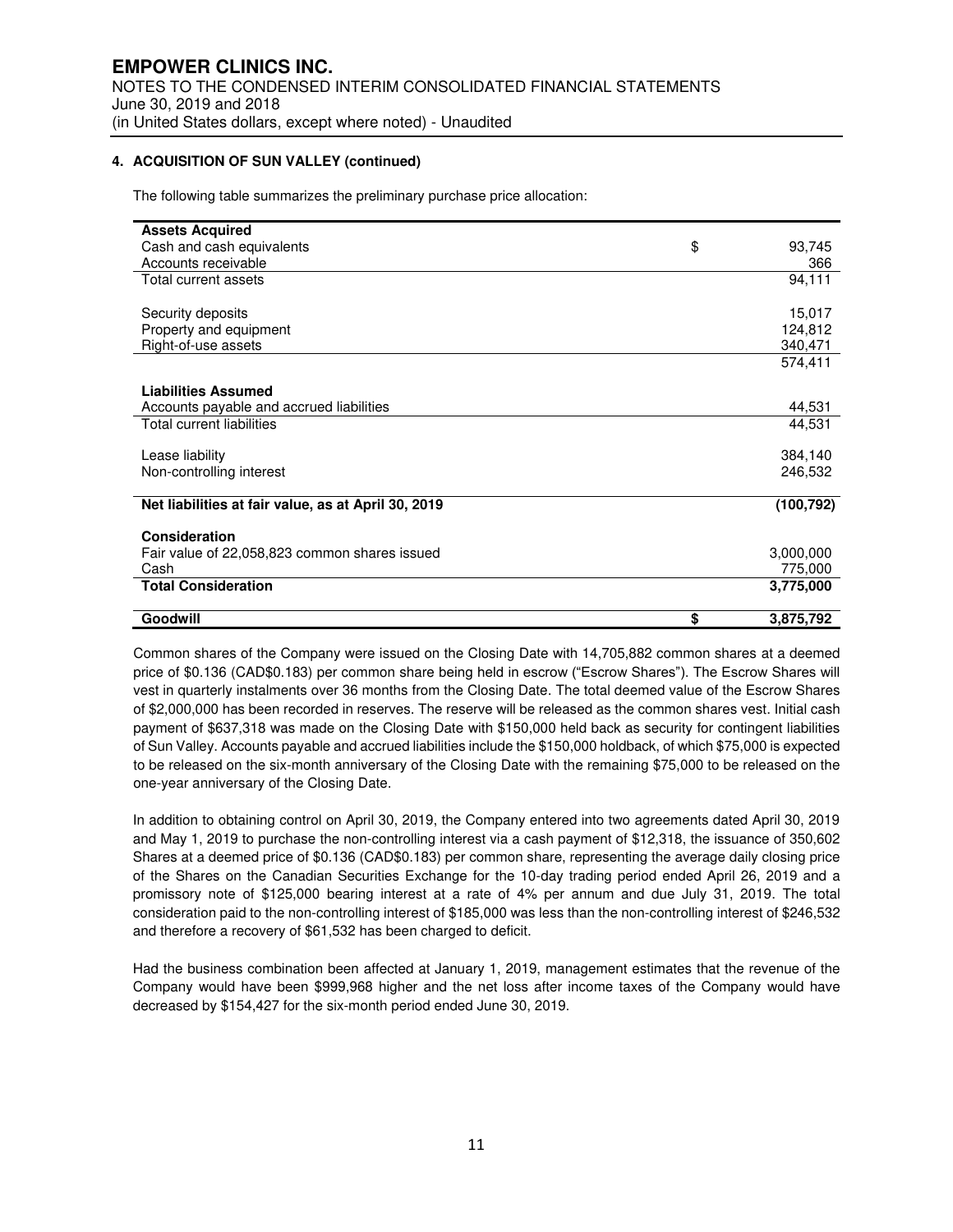#### **4. ACQUISITION OF SUN VALLEY (continued)**

Goodwill arose in this acquisition because the consideration paid for the combination reflected the benefit of expected revenue growth, additional patients and future market development. Management is assessing whether these benefits meet the recognition criteria for identifiable intangible assets which could reduce the amount of goodwill. The accounting for these acquisitions has been provisionally determined at June 30, 2019. The fair value of net assets acquired and total consideration have been determined provisionally and subject to adjustment. Upon completion of a comprehensive valuation and finalization of the purchase price allocation, goodwill may be adjusted retrospectively to the acquisition date in future reporting periods.

### **5. PROMISSORY NOTE**

On January 11, 2019, pursuant to the completion of the sale of assets held for sale, the Company acquired a promissory note in the amount of \$122,500. Interest expense for the three and six months ended June 30, 2019 was \$1,248 and \$2,866 respectively (three and six months ended June 30, 2018 - \$nil). The promissory note accrues interest at a rate of 6% per annum and is due in full on February 1, 2021. The amount is secured by the land and building sold.

### **6. ACCOUNTS PAYABLE AND ACCRUED LIABILITIES**

|                                        |  | December 31, |    |           |
|----------------------------------------|--|--------------|----|-----------|
|                                        |  | 2019         |    | 2018      |
| Trade payables and accrued liabilities |  | 1.121.534    |    | 1,274,885 |
| Payroll liabilities                    |  | 209.285      |    | 280,007   |
|                                        |  | 1,330,819    | \$ | .554.892  |

#### **7. NOTES PAYABLE**

|                                                     | <b>June 30.</b> | December 31,  |
|-----------------------------------------------------|-----------------|---------------|
|                                                     | 2019            | 2018          |
| Balance, beginning of period                        | 760,715         | \$<br>404,370 |
| Issue of notes payable $(a)(b)(c)(d)(e)(f)(g)$      | 158,842         | 495.449       |
| Converted to shares $(a)(b)(e)(f)$                  | (187,084)       | (167,000)     |
| Realized foreign exchange gain                      | (2, 267)        |               |
| Unrealized foreign exchange gain                    | (3, 562)        |               |
| Interest expense                                    | 22,459          | 27,896        |
| Balance, end of period                              | 749,103         | 760,715       |
| Less: non-current portion of notes payable $(e)(f)$ |                 | (150, 271)    |
| Current portion of notes payable                    | 749,103         | \$<br>610,444 |

- a) On September 15, 2017, the Company issued promissory notes payable that could be drawn down for up to \$150,000 and \$75,000 maturing on December 31, 2017. During the period ended December 31, 2017, \$232,985 and \$117,000 had been drawn respectively. Upon maturity, the promissory note payable will be repayable on demand and will bear interest at 6% per annum. On October 23, 2018, the Company converted \$117,000 of the debt plus \$7,389 of interest into shares.
- b) On December 29, 2017, the Company issued a \$50,000 promissory note payable maturing on the date a go public transaction is completed. The unpaid principal of this promissory note payable shall not accrue interest, but rather shall convert into common shares in the capital of the Debtor at the maximum permissible discount allowed pursuant to the rules of the Canadian Securities Exchange. On April 23, 2018, as part of the Transaction, the debt was converted into units of the Company consisting of one common share and one share purchase warrant.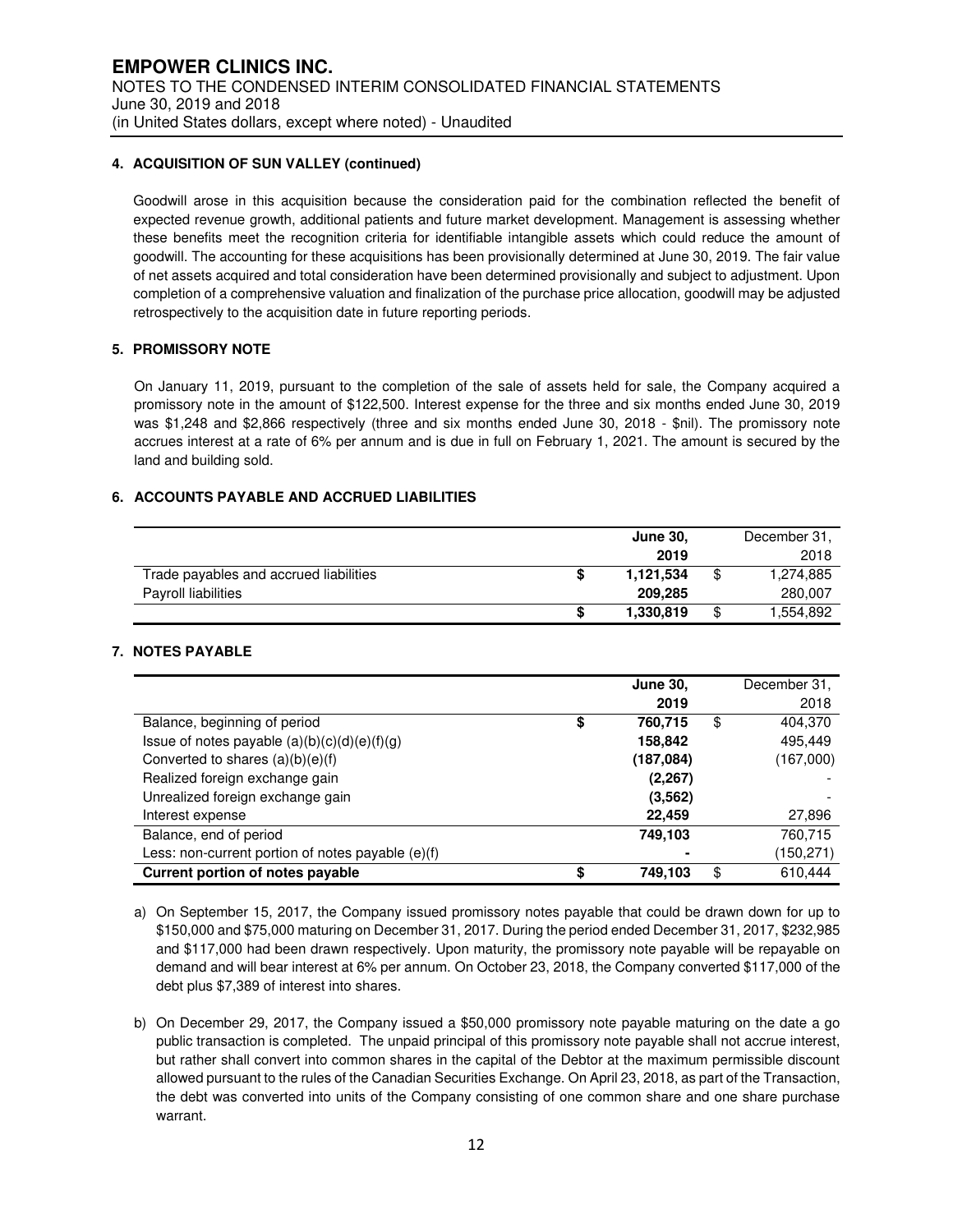### **7. NOTES PAYABLE (continued)**

- c) On February 5, 2018 and March 12, 2018, the Company issued promissory notes payable in the amounts of \$55,000 and \$150,000 respectively. The promissory note payable is repayable on demand and bears interest at 6% per annum.
- d) On August 10, 2018 the Company issued a promissory note payable in the amount of \$140,000. This promissory note payable is repayable on demand and bears interest at 7% per annum.
- e) On December 31, 2018 the Company issued a promissory note payable in the amount of \$150,449 (C\$205,000). This promissory note payable is due December 31, 2020 and bears interest at 6% per annum. On April 1, 2019, 2018, the Company converted the promissory note plus \$1,984 (C\$2,652) of interest into units of the Company consisting of one common share and one share purchase warrant. Each share purchase warrant entitles the holder to acquire one common share at an exercise price equal to \$0.14 (C\$0.19) (Note 11(a)).
- f) On January 21, 2019 the Company issued a promissory note payable in the amount of \$33,842 (C\$45,000). This promissory note payable is due December 31, 2020 and bears interest at 6% per annum. On April 1, 2019, 2018, the Company converted the promissory note plus \$667 (C\$892) of interest into units of the Company consisting of one common share and one share purchase warrant. Each share purchase warrant entitles the holder to acquire one common share at an exercise price equal to \$0.14 (C\$0.19) (Note 11(a)).
- g) On May 1, 2019 the Company issued a promissory note payable in the amount of \$125,000. The promissory note is due July 31, 2019 and bears interest at a rate of 4% per annum (Note 4).

### **8. SECURED LOAN PAYABLE**

On June 12, 2015, the Company, through its wholly owned subsidiary EHC, acquired all of the assets of Presto in consideration for the assumption by the Company of Presto's liability to Bayview Equities Ltd (the "Secured Party") in the amount of \$550,000 plus accrued interest of \$35,893. The liability is secured by a grant to the Secured Party of a security interest in the assets of EHC. The liability bears interest at 6% per annum and is due upon demand.

|                               |   | <b>June 30.</b><br>2019 | December 31,<br>2018     |
|-------------------------------|---|-------------------------|--------------------------|
|                               |   |                         |                          |
| Principal<br>Interest expense | S | 550,000<br>189,073      | \$<br>550,000<br>167,460 |
|                               |   | 739,073                 | \$<br>717,460            |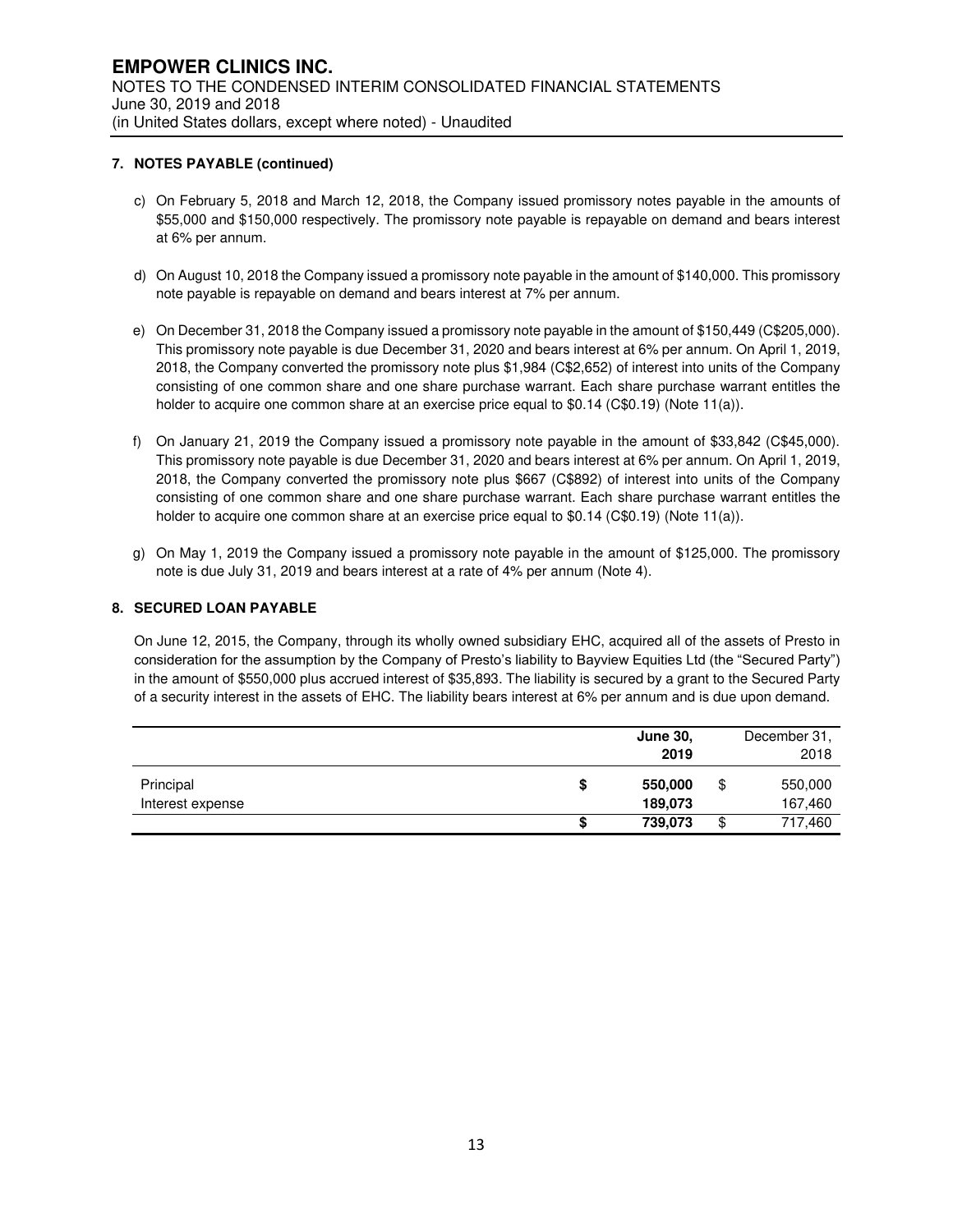#### **9. CONVERTIBLE DEBENTURES**

Convertible debentures consist of the following:

|                                           |    | <b>June 30.</b> | December 31,    |
|-------------------------------------------|----|-----------------|-----------------|
|                                           |    | 2019            | 2018            |
| Balance, beginning of period              | S  | 274,466         | \$<br>1,835,225 |
| Proceeds from Issuance of convertible     |    |                 |                 |
| debentures, net $(a)(b)(c)$               |    | 717,851         | 442,437         |
| Amount allocated to conversion option (a) |    | (260, 248)      | (172, 386)      |
| Amount converted to units                 |    |                 | (2, 129, 728)   |
| Unrealized foreign exchange loss          |    | 9.788           |                 |
| Interest expense                          |    | 23,642          | 57,397          |
| Accretion expense                         |    | 115,599         | 241,521         |
|                                           | \$ | 881,098         | \$<br>274.466   |

- a) On September 27, 2018, the Company raised \$442,437 (C\$575,060) through the issue of convertible debentures, expiring on September 27, 2019. The holder may at any time during the term of the convertible debenture convert all or part into units of the Company consisting of one common share and one share purchase warrant. Each warrant entitles the holder to acquire one common share at an exercise price equal to \$0.14 (C\$0.19). The fair value of the conversion feature at the grant date was estimated at \$172,386 using the Black-Scholes option pricing model with the following assumptions: a one year expected average life, share price of \$0.14 (C\$0.18); 100% volatility; risk-free interest rate of 1.66%; and an expected dividend yield of 0%.
- b) On April 1, 2019, the Company raised \$599,460 (C\$799,500) through the issue of convertible debentures, expiring on April 2, 2020. The Company incurred transaction costs of \$35,977 (C\$47,983) comprised of 40,000 common shares issued to agents with a deemed cost of \$0.07 (C\$0.10) for consideration of \$2,983 (C\$4,000) (Note 11(a)), 295,590 share purchase warrants issued to agents with an exercise price of \$0.12 (C\$0.16) and a deemed value of \$8,172 (Note 11(c)) and cash of \$24,822 (C\$33,427). The holder may at any time during the term of the convertible debenture convert all or part into units of the Company consisting of one common share and one share purchase warrant. Each warrant entitles the holder to acquire one common share at an exercise price equal to \$0.16 (C\$0.21). The fair value of the conversion feature at the grant date was estimated at \$170,227 using the Black-Scholes option pricing model with the following assumptions: a one year expected average life, share price of \$0.0927 (C\$0.12); 100% volatility; risk-free interest rate of 1.66%; and an expected dividend yield of 0%.
- c) On May 3, 2019, the Company raised \$154,368 (C\$207,270) through the issue of convertible debentures, expiring on September 27, 2019. The holder may at any time during the term of the convertible debenture convert all or part into units of the Company consisting of one common share and one share purchase warrant. Each warrant entitles the holder to acquire one common share at an exercise price equal to \$0.16 (C\$0.21). The fair value of the conversion feature at the grant date was estimated at \$90,021 using the Black-Scholes option pricing model with the following assumptions: a one year expected average life, share price of \$0.139 (C\$0.18); 100% volatility; risk-free interest rate of 1.67%; and an expected dividend yield of 0%.
- d) The conversion feature as at June 30, 2019 was valued at \$218,387 using the Black Scholes option pricing model with the following assumptions: 0.50 year expected average life, share price of C\$0.13; 100% volatility; risk-free interest rate of 1.52%; and an expected dividend yield of 0%. The gain on change in fair value of conversion feature since December 31, 2018 of \$64,426 has been recorded on the statement of loss and comprehensive loss.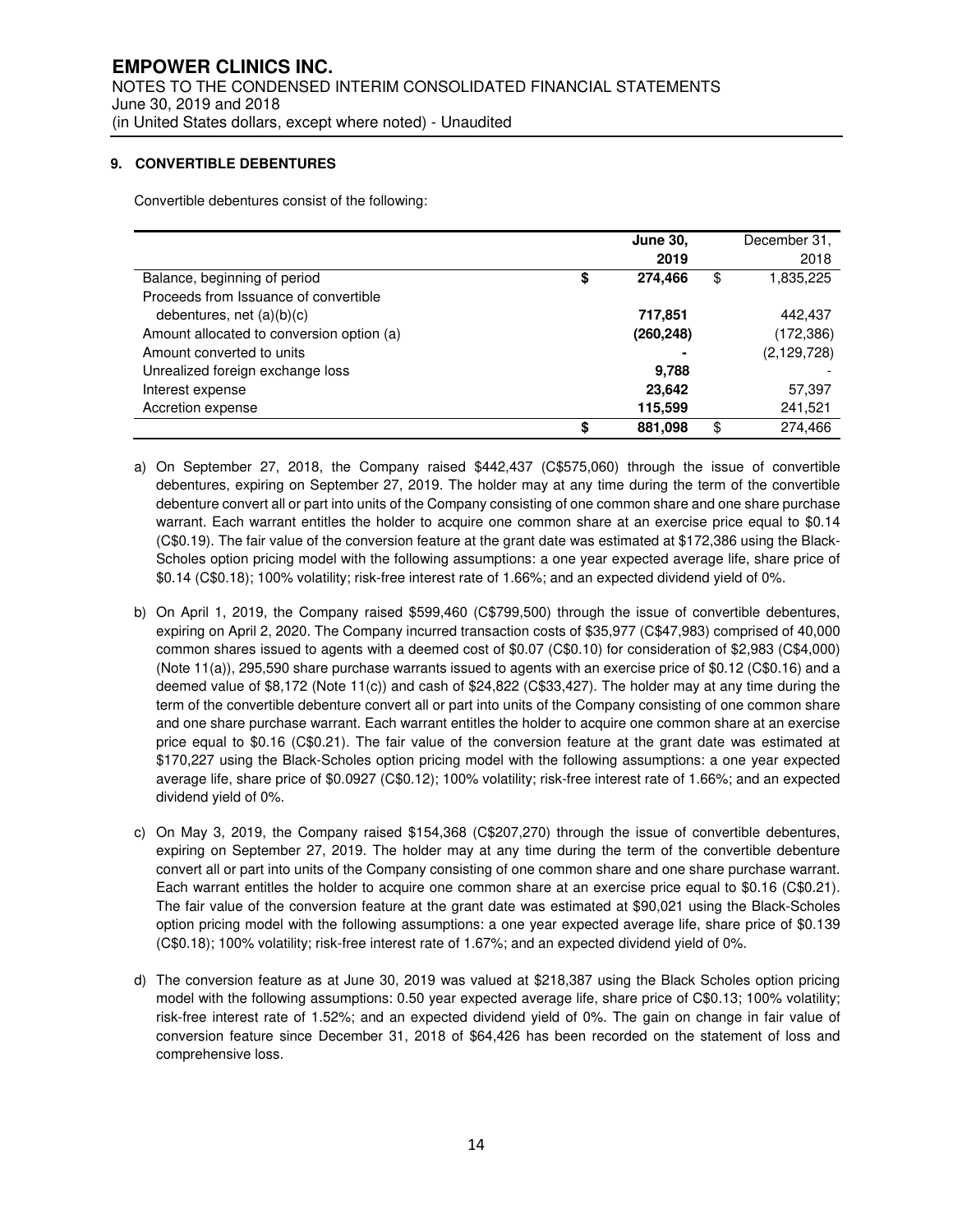#### **9. CONVERTIBLE DEBENTURES (continued)**

e) The conversion feature as at December 31, 2018 was valued at \$22,565 using the Black Scholes option pricing model with the following assumptions: 0.75 year expected average life, share price of C\$0.095; 100% volatility; risk-free interest rate of 1.85%; and an expected dividend yield of 0%.

### **10. WARRANT LIABILITY**

The warrants are classified as a financial instrument under the principles of IFRS 9, as the exercise price is in Canadian dollars while the functional currency of the Company is the US dollar. Accordingly, warrants are remeasured to fair value at each reporting date with the change in fair value charged to change in fair value of warrant liability.

|                                    |                      |                   |            |                       |                         | Warrants outstanding as at |
|------------------------------------|----------------------|-------------------|------------|-----------------------|-------------------------|----------------------------|
| Issuance                           |                      | Exercise          | Warrants   | Common<br>shares upon | <b>June 30,</b><br>2019 | December 31,<br>2018       |
|                                    | Expiry date          | price             | issued     | exercise              |                         |                            |
| Convertible debt<br>conversion (1) | April 23,<br>2020    | C\$0.39<br>\$0.30 | 11,373,368 | 11,373,368            | 11,373,368              | 11,373,368                 |
| Note conversion (2)                | April 23,<br>2020    | C\$0.39<br>\$0.30 | 268,817    | 268,817               | 268,817                 | 268,817                    |
| Shares issued (3)                  | June 11,<br>2019     | C\$0.36<br>\$0.28 | 2,000,000  | 2,000,000             |                         | 2,000,000                  |
| Note conversion $(4)$              | October 22,<br>2019  | C\$0.36<br>\$0.28 | 517,132    | 517,132               | 517,132                 | 517,132                    |
| Shares issued (5)                  | October 22,<br>2019  | C\$0.36<br>\$0.28 | 312,903    | 312,903               | 312,903                 | 312,903                    |
| Convertible debt<br>conversion (6) | December<br>14, 2020 | C\$0.19<br>\$0.14 | 422,678    | 422,678               |                         | 422,678                    |
| Shares issued (7)                  | April 1,<br>2019     | C\$0.16<br>\$0.12 | 21,115,000 | 21,115,000            | 21,115,000              | 312,903                    |
| Shares issued (8)                  | May 3,<br>2019       | C\$0.16<br>\$0.12 | 5,762,500  | 5,762,500             | 5,762,500               | 312,903                    |
|                                    |                      |                   | 41,772,398 | 41,772,398            | 39,349,720              | 14,894,898                 |

(1) On April 23, 2018, as part of the RTO, the Company converted convertible debentures and issued 11,373,368 share purchase warrants (note 11(a)).

 $(2)$  On April 23, 2018, as part of the RTO, the Company converted \$50,000 of notes payable into 268,817 units; each consists of one common share and one common share purchase warrant (note 11(a)).

<sup>(3)</sup> On June 11, 2018, the Company issued 2,000,000 units; each consists of one common share and one common share purchase warrant (note 11(a)). The share purchase warrants expired on June 11, 2019.

(4) On October 23, 2018, the Company converted \$122,030 of notes payable into 517,132 units; each consists of one common share and one common share purchase warrant (note 11(a)).

(5) On October 23, 2018, the Company issued 312,903 units; each consists of one common share and one common share purchase warrant (note 11(a)).

 $(6)$  On December 31, 2018, the Company issued 422,678 units; consisting of 422,678 common shares and 422,678 common share purchase warrant (note 11(a)). The warrants were exercised on March 22, 2019.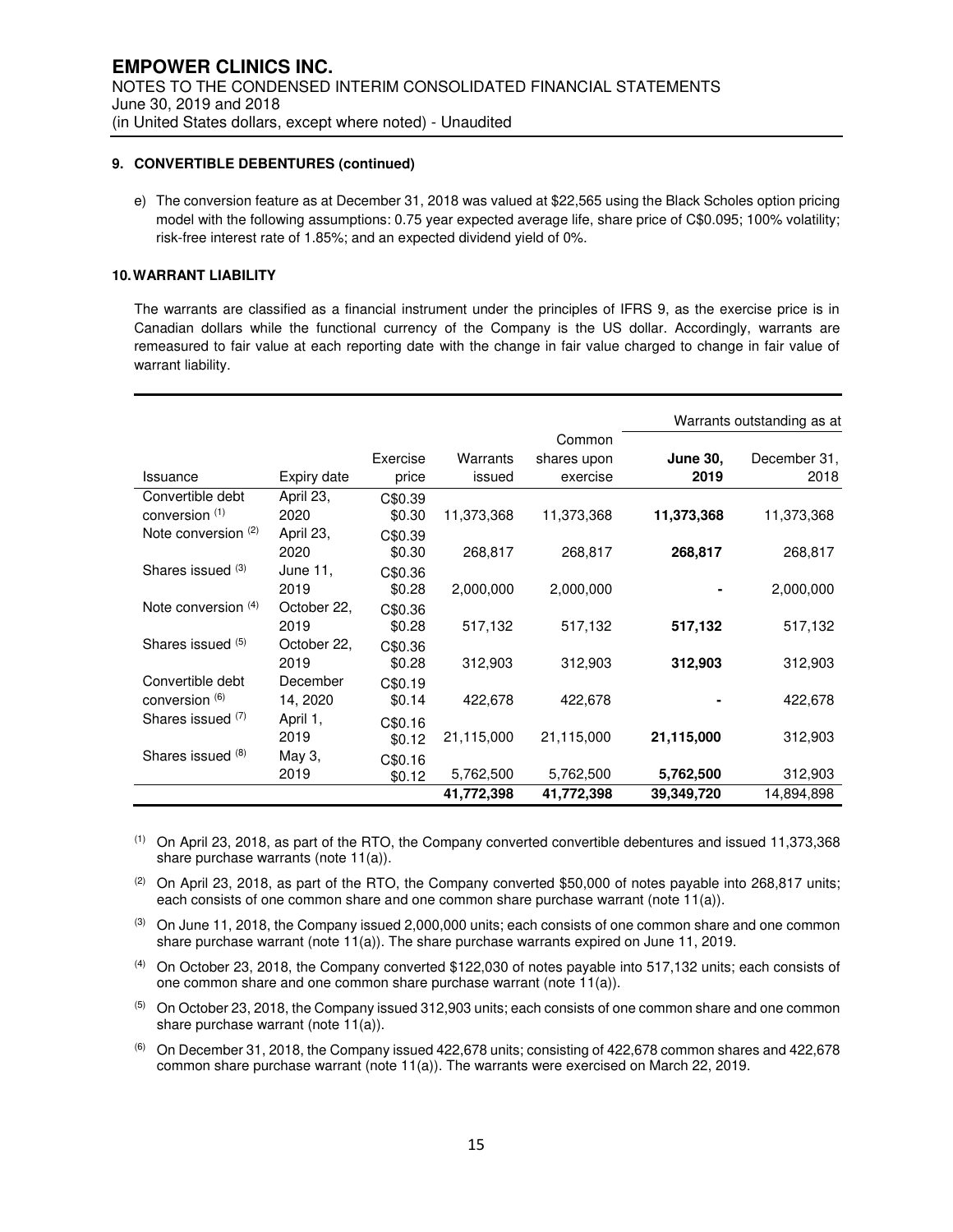#### **10. WARRANT LIABILITY (continued)**

- $(7)$  On April 1, 2019, the Company issued 21,115,000 units; each consists of one common share and one common share purchase warrant (note 11(a)).
- (8) On May 3, 2019, the Company issued 5,762,500 units; each consists of one common share and one common share purchase warrant (note 11(a)).

The total fair values of the warrants at June 30, 2019 and December 31, 2018 are as follows:

|                                                  | <b>June 30.</b> | December 31, |
|--------------------------------------------------|-----------------|--------------|
|                                                  | 2019            | 2018         |
| Balance, beginning of period                     | \$<br>106,172   | \$           |
| Convertible debt conversion (1)                  |                 | 1,317,916    |
| Shares issued (1)                                | 879,047         | 303,427      |
| Note conversion $(1)$                            |                 | 83,254       |
| Warrants exercised                               | (18, 746)       |              |
| Change in fair value of warrant liability (2)(3) | (160,874)       | (1,598,425)  |
| <b>Total warrant liability</b>                   | 805,599         | 106,172      |
| Less: non-current portion                        | (764,253)       | (101,698)    |
| <b>Current portion of warrant liability</b>      | \$<br>41,346    | \$<br>4,474  |

(1) Fair value at issuance based on the following assumptions for the Black-Scholes option pricing:

| Risk-free interest rate | $1.80\%$ - 2.25% |
|-------------------------|------------------|
| Expected life           | $1 - 2$ years    |
| Expected volatility     | 100.0%           |
| Forfeiture rate         | $0.0\%$          |
| Dividend rate           | $0.0\%$          |

 $(2)$  Fair value at December 31, 2018 based on the following assumptions for the Black-Scholes option pricing:

| Risk-free interest rate | 1.85%               |
|-------------------------|---------------------|
| Expected life           | $0.44 - 1.96$ years |
| Expected volatility     | 100.0%              |
| Forfeiture rate         | $0.0\%$             |
| Dividend rate           | $0.0\%$             |

 $(3)$  Fair value at June 30, 2019 based on the following assumptions for the Black-Scholes option pricing:

| Risk-free interest rate | 1.52%               |
|-------------------------|---------------------|
| Expected life           | $0.31 - 2.01$ years |
| Expected volatility     | $100.0\%$           |
| Forfeiture rate         | $0.0\%$             |
| Dividend rate           | $0.0\%$             |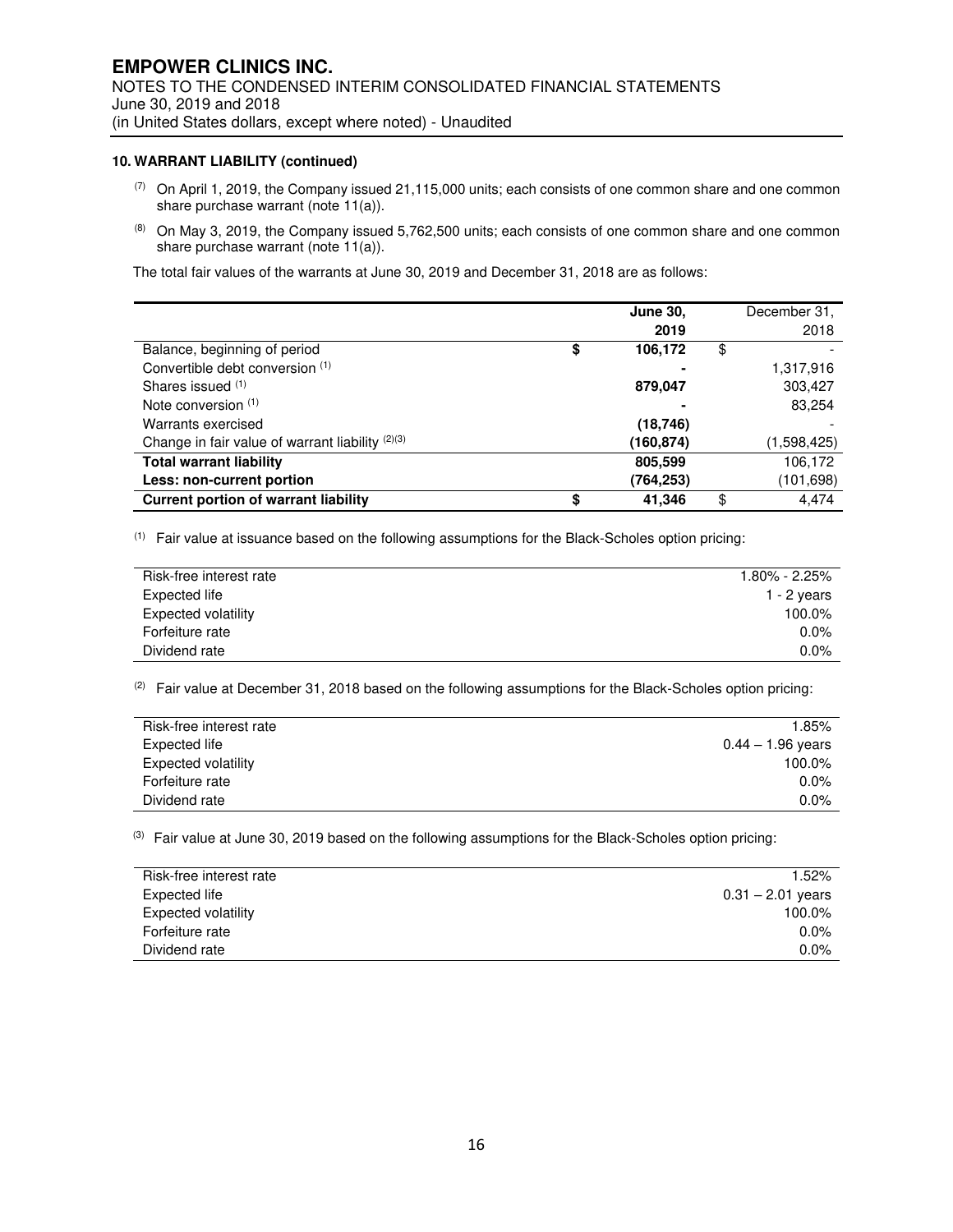#### **10. WARRANT LIABILITY (continued)**

During the six months ended June 30, 2019 and 2018, the Company recognized the following gain on revaluation of the share purchase warrant liability:

|                             | Three months ended June 30, |      | Six months ended June 30, |            |    |      |
|-----------------------------|-----------------------------|------|---------------------------|------------|----|------|
|                             | 2019                        | 2018 |                           | 2019       |    | 2018 |
| Convertible Debt Conversion | (63,704)                    |      |                           | (48, 925)  | \$ |      |
| Agents                      | 5.518                       |      |                           |            |    |      |
| Shares issued               | (101, 420)                  |      |                           | (111, 150) |    |      |
| Note conversion             | (1.458)                     |      |                           | (799)      |    |      |
|                             | (161,064)                   |      |                           | (160,874)  | \$ |      |

#### **11. EQUITY**

#### **a) Authorized share capital**

• Unlimited number of common shares without nominal or par value.

The Company had the following common share transactions during the six months ended June 30, 2019:

- On January 17, 2019, pursuant to the conversion of convertible debt, the Company cancelled 422,678 common shares, which had been issued for \$0.14 (C\$0.18) per common share and reissued 417,000 common shares at a deemed price of \$0.14 (C\$0.18) per common share.
- On March 3, 2019, pursuant to the termination agreement with the former CEO, the Company cancelled 2,651,875 common shares.
- On March 8, 2019, pursuant to a service agreement, the Company issued 1,500,000 common shares at a deemed price of \$0.17 (C\$0.23) per common share for total fair value consideration of \$257,041 (C\$345,000).
- On March 22, 2019, pursuant to the exercise of common share purchase warrants, the Company issued 431,075 common shares for \$0.14 (C\$0.19) per common share.
- On April 1, 2019, pursuant to a private placement financing, the Company issued 21,115,000 units for \$0.07 (C\$0.10) per unit for gross proceeds of \$1,583,189 (C\$2,115,000) comprised of cash of \$1,396,105 (C\$1,865,000) and the settlement of notes payable in the amount of \$184,291 (C\$250,000) (Note 7). Each unit is comprised of one common share and one common share purchase warrant. Each warrant entitles the holder to acquire one common share at a price of \$0.12 (C\$0.16) per share for a period of twelve months following the closing date of the financing (note 11). Share issue costs included cash payments of \$31,814 (C\$42,455) and the issuance of 93,900 share purchase warrants valued at \$2,596 using the Black-Scholes option pricing model with the following assumptions: a one year expected average life, share price of \$0.0927 (C\$0.12); 100% volatility; risk-free interest rate of 1.66%; and an expected dividend yield of 0%.
- On April 30, 2019, pursuant to the acquisition of Sun Valley, the Company issued 22,409,425 common shares at a deemed price of \$0.136 (C\$0.18) per common share.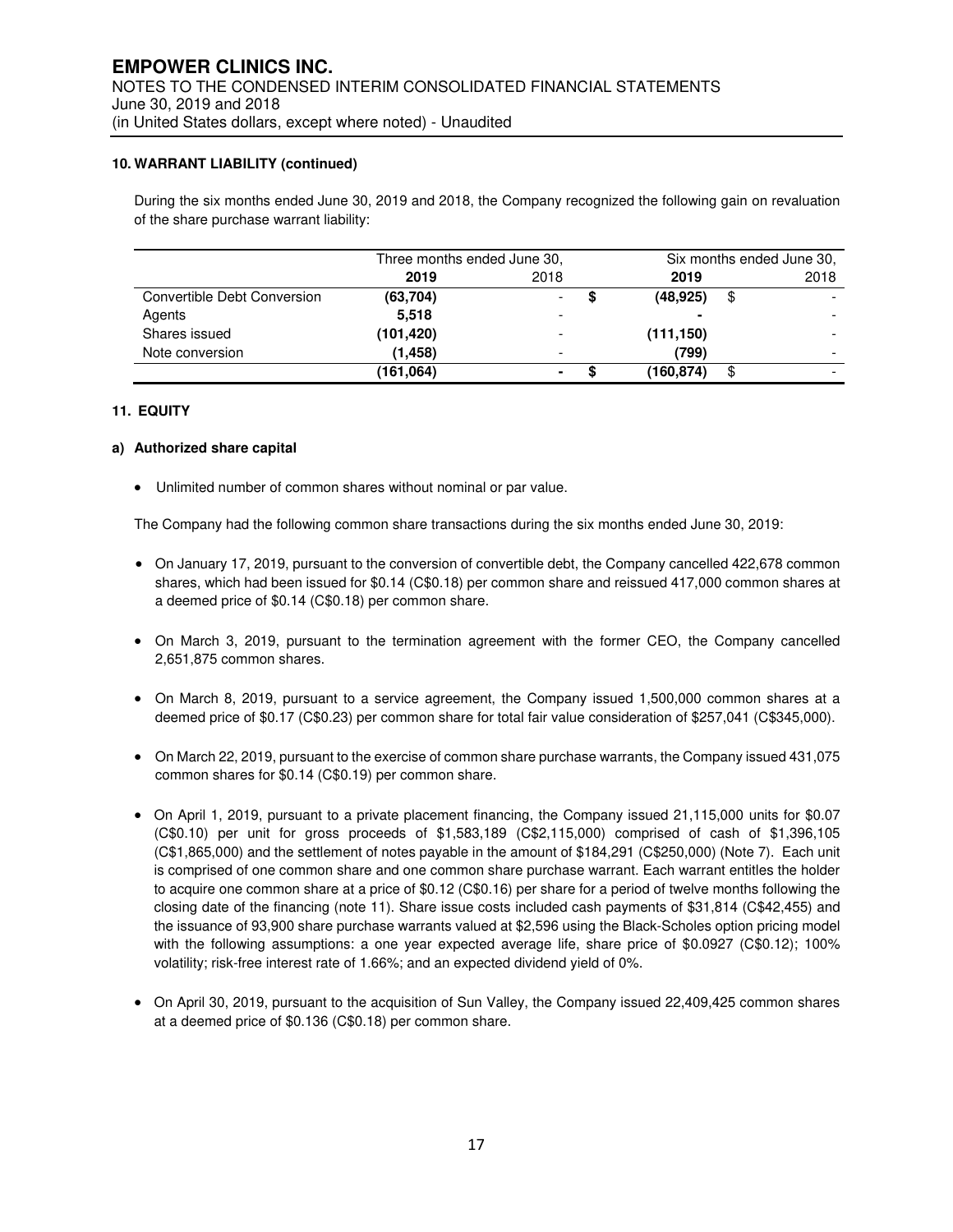- On May 3, 2019, pursuant to a private placement financing, the Company issued 5,762,500 units for \$0.07 (C\$0.10) per unit for gross proceeds of \$429,109 (C\$576,250). Each unit is comprised of one common share and one common share purchase warrant. Each warrant entitles the holder to acquire one common share at a price of \$0.12 (C\$0.16) per share for a period of twelve months following the closing date of the financing (note 10). Share issue costs included cash payments of \$24,928 (C\$33,428) and the issuance of 217,950 share purchase warrants valued at \$11,168 using the Black-Scholes option pricing model with the following assumptions: a one year expected average life, share price of \$0.139 (C\$0.18); 100% volatility; risk-free interest rate of 1.67%; and an expected dividend yield of 0%.
- On May 3, 2019, pursuant to the terms on the private placement financing, the Company issued 96,000 common shares to agents for a deemed value of \$0.07 (C\$0.10) per common share for consideration of \$7,144 (C\$9,600). The amount is included in share issue costs.
- On May 3, 2019, pursuant to the terms on the debenture financing, the Company issued 40,000 common shares to agents for a deemed value of \$0.07 (C\$0.10) per common share for consideration of \$2,983 (C\$4,000). The amount is included as debenture finance cost.
- On June 17, 2019, pursuant to obligations under an employment contract, the Company issued 7,000,000 common shares to the CEO, for a deemed value of \$0.10 (C\$0.14) per common share for total consideration paid to the CEO of \$730,961 (C\$980,000). Of the 7,000,000 common shares, 2,000,000 common shares vested immediately and the remaining 5,000,000 common shares are held in escrow and vest quarterly with 555,500 common shares vesting each quarter commencing on September 17, 2019. The common shares are subject to a four-month holding period from the date of vesting.
- On June 17, 2019, pursuant to obligations under a consulting agreement, the Company issued 400,000 common shares to the CIO, for a deemed value of \$0.10 (C\$0.14) per common share for total consideration paid to the CIO of \$41,769 (C\$56,000). The 400,000 common shares are held in escrow and vest quarterly with 44,400 common shares vesting each quarter commencing September 17, 2019.

The Company had the following common share transactions during the year ended December 31, 2018:

- On April 19, 2018, as part of the Transaction, the common shares of Adira were consolidated at a ratio of 20:1. In addition, the Company issued 2,544,075 common shares at a deemed price of C\$0.31 (\$0.24) per share for purchase consideration of \$614,415.
- On April 23, 2018, pursuant to the conversion of 11,373,368 units of convertible debentures with a face value of \$2,089,495, the Company issued 11,373,368 common shares and 11,373,368 common share purchase warrants. Each warrant entitles the holder to acquire one common share at a price of \$0.30 (C\$0.39) per share for a period of two years following the closing date of the conversion (note 9).
- On April 23, 2018, pursuant to the conversion of \$50,000 in promissory notes payable, the Company issued 268,817 common shares and 268,817 common share purchase warrants. Each warrant entitles the holder to acquire one common share at a price of \$0.30 (C\$0.39) per share for a period of two years following the closing date of the conversion (note 9).
- On April 23, 2018, pursuant to a shareholder rights offering financing, the Company issued 8,443,473 common shares at a price of \$0.24 (C\$0.31) per share for gross proceeds of \$2,020,357 (C\$2,617,477).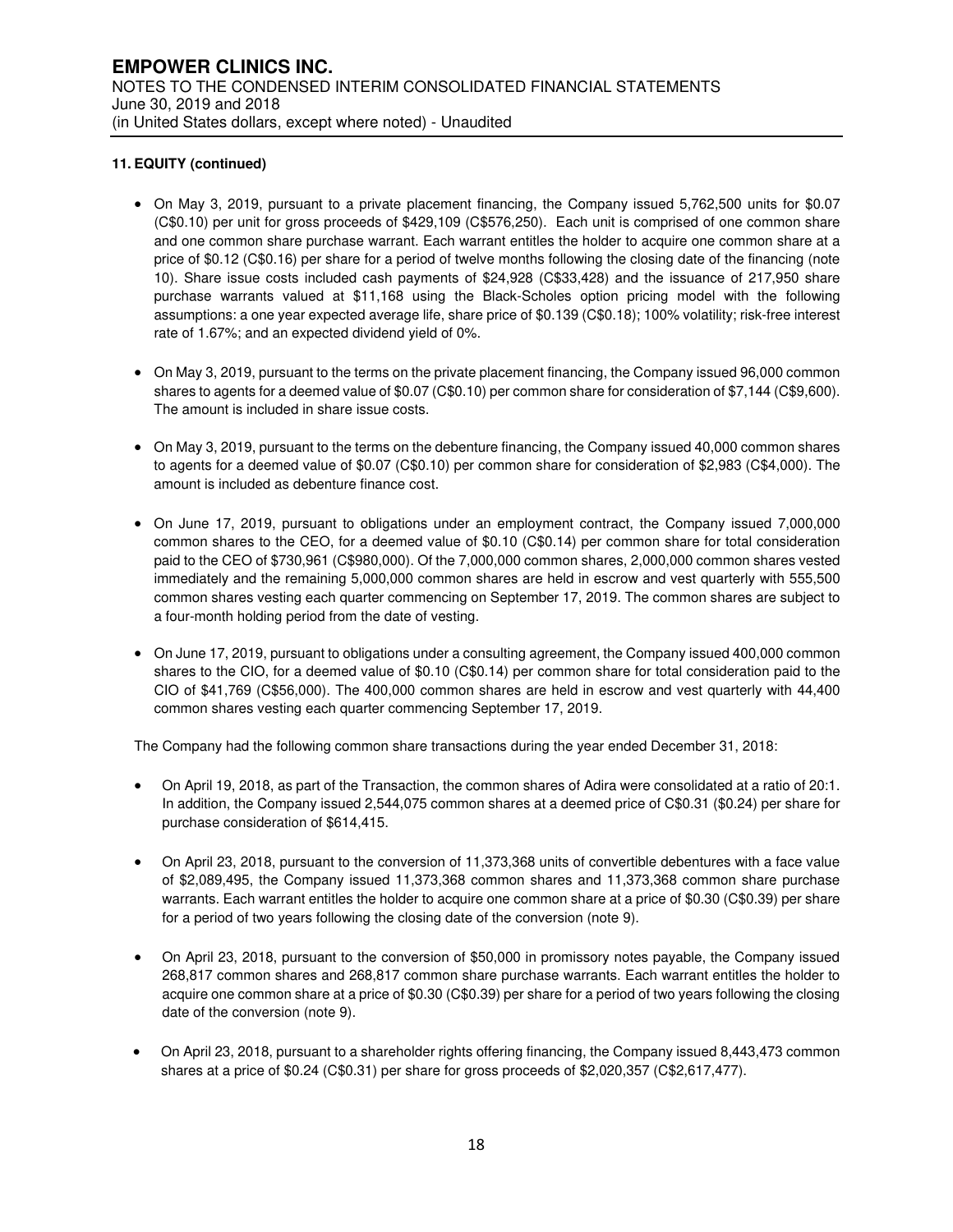- On June 11, 2018, pursuant to a marketing services agreement, the Company issued 2,000,000 units at a deemed price of C\$0.31 (\$0.24) per unit for total fair value consideration of C\$620,000 (\$477,180). Each unit consists of one common share and one common share purchase warrant. Each warrant entitles the holder to acquire one common share at a price of C\$0.36 (\$0.28) per share for a period of two years following the closing date of the financing. Subsequent to issuing the units, the Company cancelled the marketing services agreement due to non-performance of services by the marketing company. The units remained outstanding at December 31, 2018, subsequent to which the Company obtained from the holder the certificates of all 2,000,000 common shares and 2,000,000 common share purchase warrants. The Company is in the process of cancelling these securities.
- On June 11, 2018, pursuant to obligations under employment contract, the Company issued 2,000,000 common shares to the former CEO, for a deemed value of \$0.24 (C\$0.31) per common share for total consideration paid to the former CEO of \$477,180 (C\$620,000).
- On October 23, 2018, pursuant to the conversion of \$122,030 notes payable, the Company issued 517,132 units. Each unit is comprised of one common share and one common share purchase warrant. Each warrant entitles the holder to acquire one common share at a price of \$0.28 (C\$0.36) per share for a period of twelve months following the closing date of the conversion (note 7).
- On October 23, 2018, pursuant to a private placement financing, the Company issued 312,903 units for \$0.24 (C\$0.31) per unit for gross proceeds of \$71,938 (C\$97,000). Each unit is comprised of one common share and one common share purchase warrant. Each warrant entitles the holder to acquire one common share at a price of \$0.28 (C\$0.36) per share for a period of twelve months following the closing date of the financing (note 10).
- On October 23, 2018, the Company issued 423,076 common shares at a deemed price of C\$0.29 (\$0.22) per common share for services received for total fair value consideration of C\$120,000 (\$92,856).
- On October 23, 2018, pursuant to restructuring, the Company issued 1,204,851 common shares for \$0.18 (C\$0.23) per common share.
- On December 14, 2018, pursuant to the conversion of 422,678 units of convertible debentures with a face value of \$57,980 (C\$75,060), the Company issued 422,678 common shares and 422,678 common share purchase warrants. Each warrant entitles the holder to acquire one common share at a price of \$0.14 (C\$0.19) per share for a period of two years following the closing date of the conversion (note 10).

At June 30, 2019, there were 133,944,045 issued and outstanding common shares (December 31, 2018 - 77,847,598). The Company does not currently pay dividends and entitlement will only arise upon declaration.

#### **b) Share options**

The Company has an incentive share option plan ("the plan") in place under which it is authorized to grant share options to executive officers, directors, employees and consultants. The plan allows the Company to grant share options up to a maximum of 10.0% of the number of issued shares of the Company.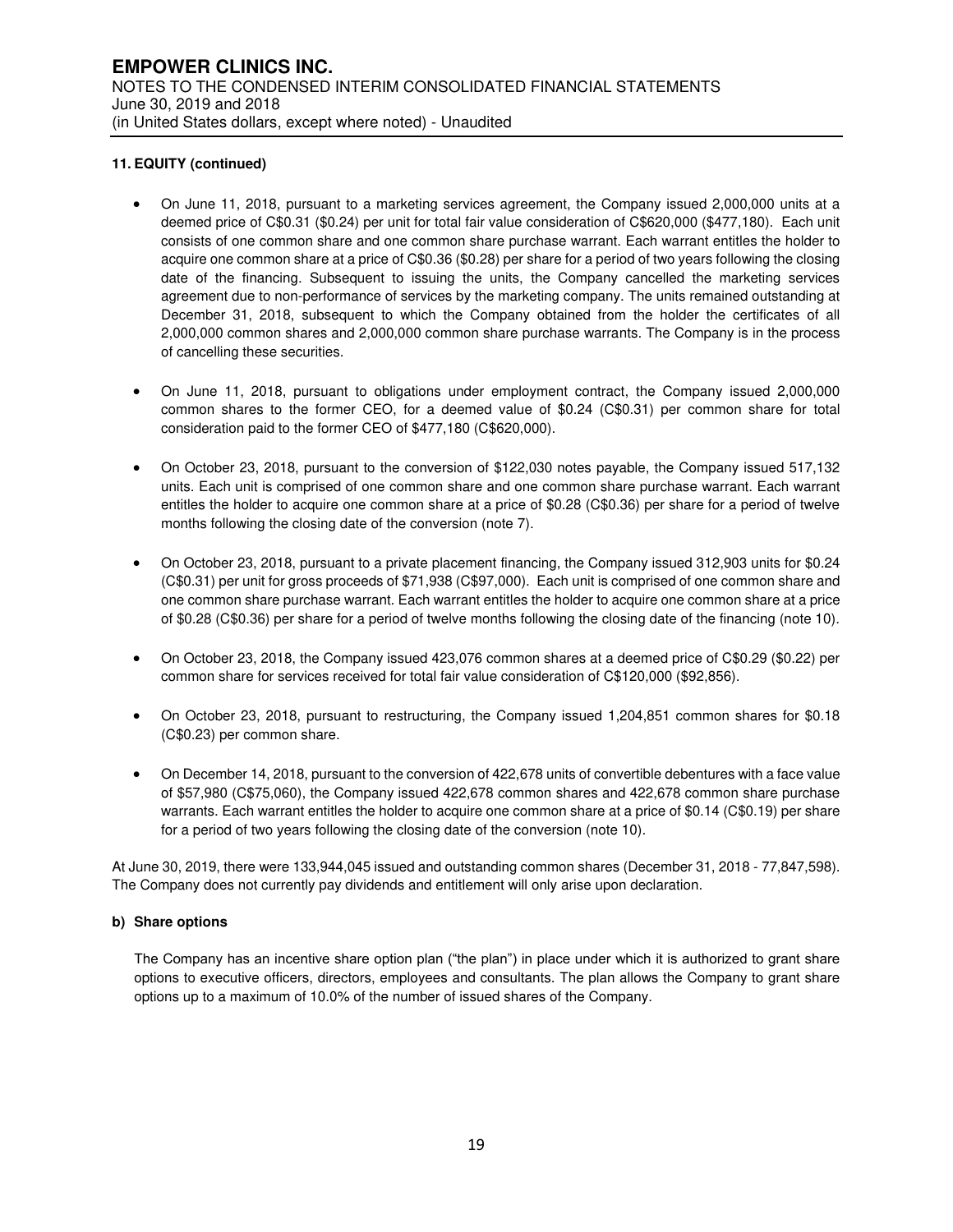Share option transactions and the number of share options outstanding during the six months ended June 30, 2019, and year ended December 31, 2018 are summarized as follows:

|                                | Number of share | Weighted average     |
|--------------------------------|-----------------|----------------------|
|                                | options         | exercise price (C\$) |
| Outstanding, December 31, 2017 | 3,300,000       | \$0.10               |
| Granted                        | 4,300,000       | \$0.38               |
| Outstanding, December 31, 2018 | 7,600,000       | \$0.25               |
| Cancelled                      | (4,850,000)     | \$0.27               |
| Granted                        | 7,700,000       | \$0.14               |
| Outstanding, June 30, 2019     | 10,450,000      | \$0.16               |
| Exercisable, June 30, 2019     | 9,758,333       | \$0.16               |

Share options outstanding and exercisable at June 30, 2019, are as follows:

|             |             |              |              |             |              | Weighted |
|-------------|-------------|--------------|--------------|-------------|--------------|----------|
|             |             | Weighted     | Weighted     |             | Weighted     | average  |
|             | Number of   | average      | average life | Number of   | average      | life of  |
| Exercise    | options     | exercise     | of options   | options     | exercise     | options  |
| price (C\$) | outstanding | price $(C$)$ | (years)      | exercisable | price $(C$)$ | (years)  |
| \$0.10      | 1,400,000   | \$0.10       | 2.52         | 1,133,333   | \$0.10       | 2.70     |
| \$0.14      | 7,700,000   | \$0.14       | 4.79         | 7,400,000   | \$0.14       | 4.86     |
| \$0.26      | 450,000     | \$0.26       | 4.31         | 325,000     | \$0.26       | 4.31     |
| \$0.38      | 900.000     | \$0.38       | 3.90         | 900.000     | \$0.38       | 3.90     |
|             | 10,450,000  | \$0.16       | 4.39         | 9,758,333   | \$0.16       | 4.47     |

The fair value of share options recognized as an expense during the three and six months ended June 30, 2019, was \$457,160 and \$472,120 respectively (three and six months ended June 30, 2018 - \$892,417). The following are the assumptions used for the Black Scholes option pricing model valuation of share options granted during the six months ended June 30, 2019 and 2018:

|                            | Six months ended June 30, |             |  |
|----------------------------|---------------------------|-------------|--|
|                            | 2019                      | 2018        |  |
| Risk-free rate             | 1.34%                     | 2.19%-2.37% |  |
| Expected life              | 3-5 years                 | 5 years     |  |
| <b>Expected volatility</b> | 100.0%                    | 100.0%      |  |
| Forfeiture rate            | 0.0%                      | 0.0%        |  |
| Dividend rate              | 0.0%                      | 0.0%        |  |

The risk-free rate of periods within the expected life of the share options is based on Canadian government bond rates. The annualized volatility and forfeiture rate assumptions are based on historical results.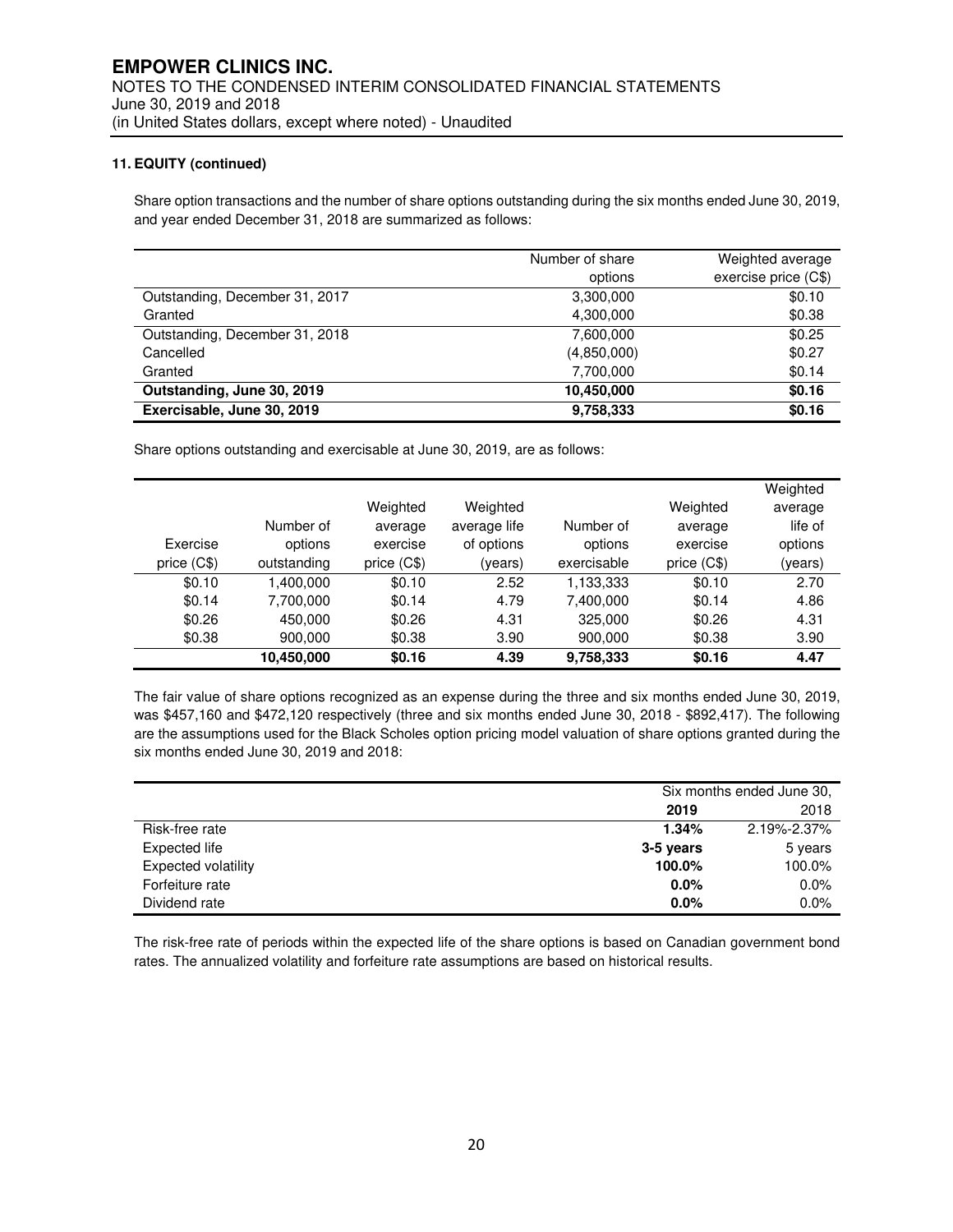#### **c) Share purchase warrants**

Share purchase warrant transactions and the number of share purchase warrants outstanding are summarized as follows:

|                                | Number of share<br>purchase warrants | Weighted average<br>exercise price (C\$) |
|--------------------------------|--------------------------------------|------------------------------------------|
| Outstanding, December 31, 2017 |                                      |                                          |
| Granted <sup>(1)</sup>         | 627,378                              | \$0.31                                   |
| Outstanding, December 31, 2018 | 627,378                              | \$0.31                                   |
| Granted $(2)(3)(4)$            | 607,440                              | \$0.16                                   |
| Outstanding, June 30, 2019     | 1,234,818                            | \$0.24                                   |
| Exercisable, June 30, 2019     | 1,234,818                            | \$0.24                                   |

- $(1)$  On April 23, 2018, as part of the RTO, the Company issued 627,378 share purchase warrants to agents involved in the transaction. The share purchase warrants have an exercise price of \$0.24 (C\$0.31).
- $(2)$  On April 1, 2019, as part of a private placement financing, the Company issued 93,900 share purchase warrants to agents. The share purchase warrants have an exercise price of \$0.12 (C\$0.16).
- $(3)$  On April 1, 2019, as part of a debenture financing, the Company issued 295,590 share purchase warrants to agents. The share purchase warrants have an exercise price of \$0.12 (C\$0.16).
- $(4)$  On May 3, 2019, as part of a private placement financing, the Company issued 217,950 share purchase warrants to agents. The share purchase warrants have an exercise price of \$0.12 (C\$0.16).

The fair value of share purchase warrants recognized in reserves during the six months ended June 30, 2019, was \$21,936 (six months ended June 30, 2019 - \$80,280). The following are the assumptions used for the Black Scholes option pricing model valuation of share options granted during six months ended June 30, 2019 and 2018:

|                            | Six months ended June 30. |         |  |
|----------------------------|---------------------------|---------|--|
|                            | 2019                      | 2018    |  |
| Risk-free interest rate    | 1.66%-1.67%               | 1.87%   |  |
| Expected life              | 2 years                   | 2 years |  |
| <b>Expected volatility</b> | 100.0%                    | 100.0%  |  |
| Forfeiture rate            | $0.0\%$                   | 0.0%    |  |
| Dividend rate              | $0.0\%$                   | $0.0\%$ |  |

#### **12. OPERATING EXPENSES**

|                           | Three months ended June 30, |    |           | Six months ended June 30, |           |    |           |
|---------------------------|-----------------------------|----|-----------|---------------------------|-----------|----|-----------|
|                           | 2019                        |    | 2018      |                           | 2019      |    | 2018      |
| Salaries and benefits     | 824.985                     | \$ | 1,276,433 | \$                        | 992.245   | \$ | 1,789,741 |
| Rent                      | 61,914                      |    | 72.451    |                           | 72,691    |    | 150,384   |
| Advertising and promotion | 91,280                      |    | 38,361    |                           | 91,280    |    | 40,151    |
| Telephone and internet    | 41.457                      |    | 10.950    |                           | 52,800    |    | 34.044    |
| Other                     | 62,612                      |    | 324.762   |                           | 91,859    |    | 417,464   |
|                           | .082.248                    | \$ | 1.722.957 | \$                        | 1,300,875 | \$ | 2,431,784 |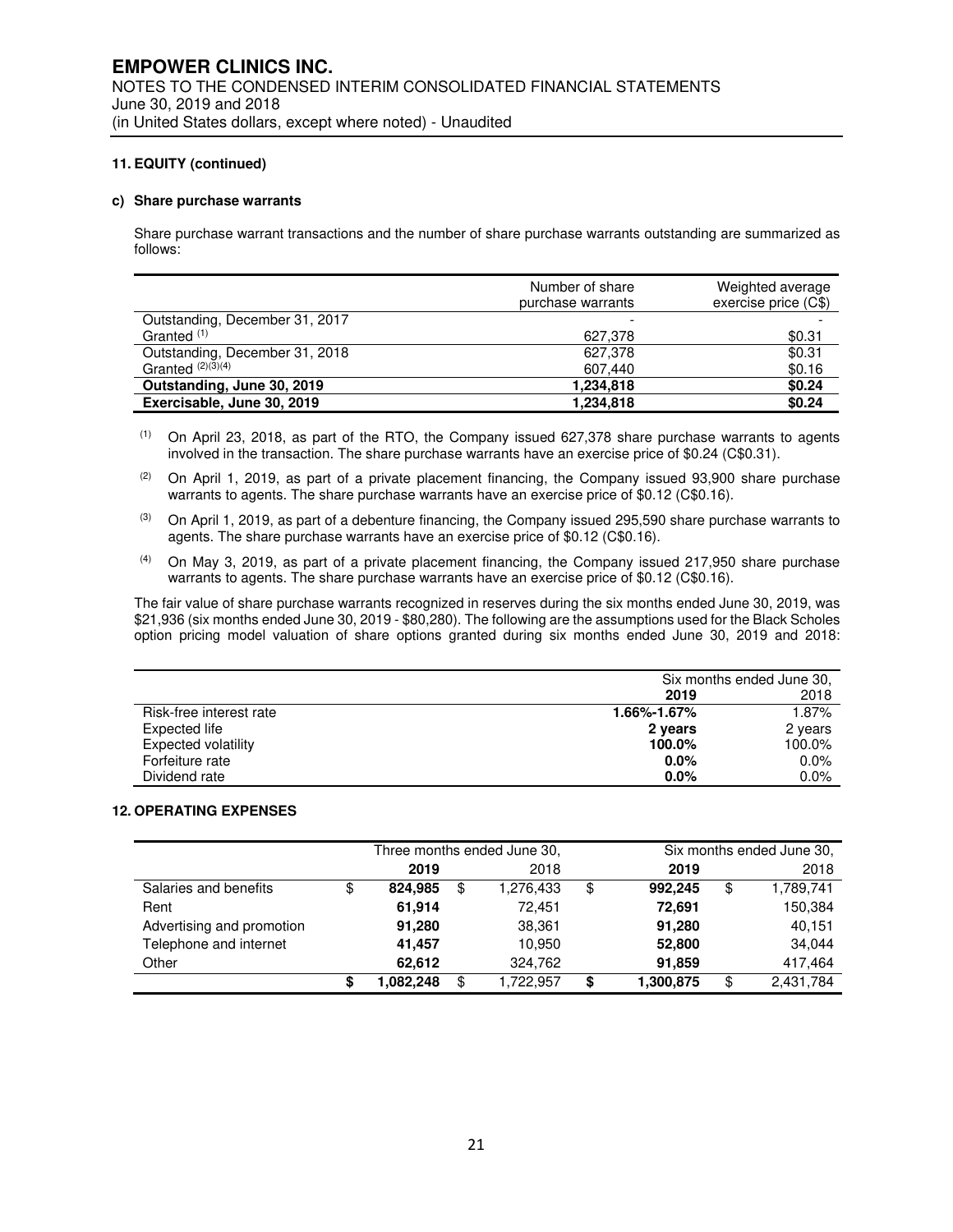#### **13. SUPPLEMENTAL DISCLOSURE WITH RESPECT TO CASH FLOWS**

Significant non-cash transactions were as follows:

|                                             |           | Six months ended June 30, |         |  |
|---------------------------------------------|-----------|---------------------------|---------|--|
|                                             | Note      | 2019                      | 2018    |  |
| Shares issued for acquisition of Sun Valley | 4,11<br>S | 3.047.682<br>\$           |         |  |
| Shares issued for compensation              | 11.15     | 208,846                   | 477,180 |  |
| Shares returned to treasury (1)             | 11        | (480, 017)                |         |  |
| Shares issued as settlement of note payable | 7.11      | 187.084                   | 167.000 |  |
| Shares issued to agents                     | 9,11      | 21,936                    |         |  |
| Shares issued for services                  |           |                           | 189.219 |  |

(1) Pursuant to the termination agreement with the former CEO, the Company cancelled 2,651,875 common shares.

#### **14. FINANCIAL INSTRUMENTS AND RISK MANAGEMENT**

#### **Fair value measurement of financial assets and liabilities**

The Company has established a fair value hierarchy that reflects the significance of inputs of valuation techniques used in making fair value measurements as follows:

Level 1 – quoted prices in active markets for identical assets or liabilities;

Level 2 – inputs other than quoted prices included in Level 1 that are observable for the asset or liability, either directly (i.e. as prices) or indirectly (i.e. from derived prices); and

Level 3 – inputs for the asset or liability that are not based on observable market data.

The carrying values of cash, accounts receivable, prepaid expenses, accounts payable and accrued liabilities, and amounts due to related parties approximate their carrying values due to their short-term nature.

The carrying values of the conversion liability (note 9) and warrant liability (note 10) are both categorized as Level 3 in the fair value hierarchy and are measured accordingly.

#### **15. RELATED PARTY TRANSACTIONS**

The Company's related parties include key management personnel and any transactions with such parties for goods and/or services that are made on regular commercial terms. During the three months ended June 30, 2019 and 2018, the Company did not enter into any transactions with related parties outside of compensation to key management personnel as disclosed below.

Key management are those personnel having the authority and responsibility for planning, directing, and controlling the Company. Salaries and benefits, bonuses, and termination benefits are included in operating expenses and share-based payments are recorded as share-based payments expense or share capital.